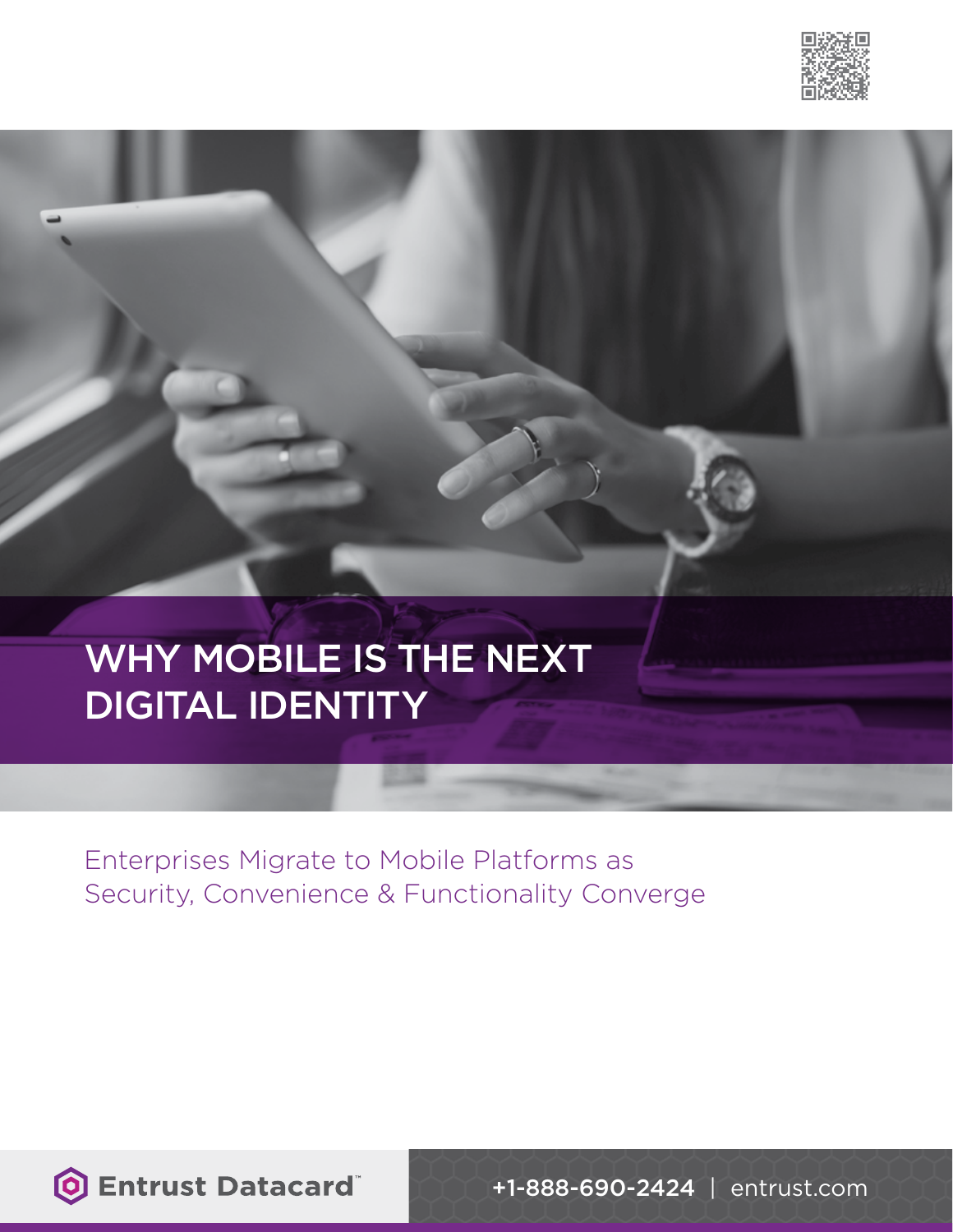# **Table of contents**

The Era of the Mobile Identity Page 4

Birth of a Mobile Computing Platform

Page 5

2

1

3

Mobile Devices: Fighting Inaccurate Perceptions Page 7



Mobile Advantages over Traditional PCs Page 8



Mobile Security for Today — And Tomorrow Page 14



Recognizing Mobile Vulnerabilities Page 16

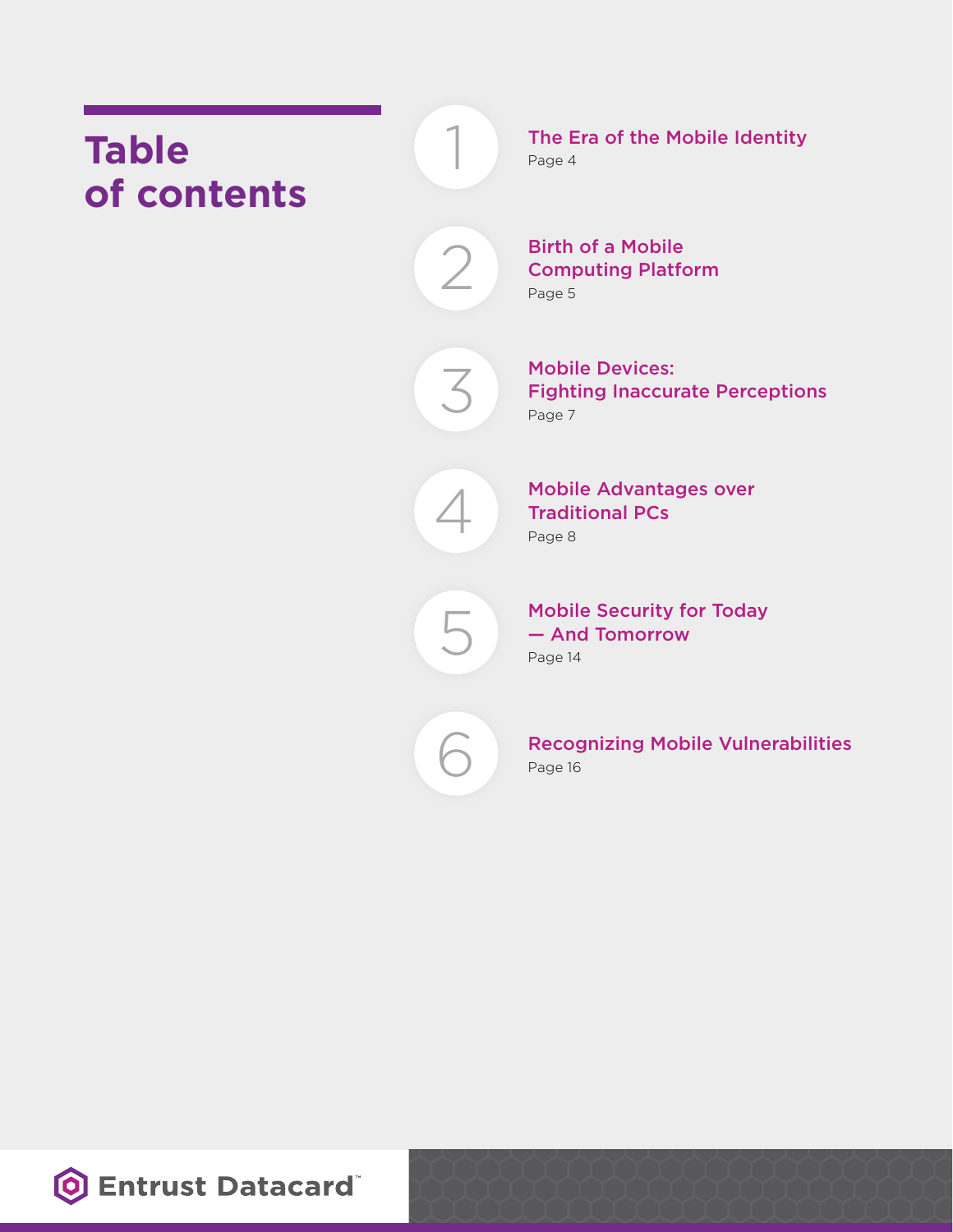### $\overline{ }$ **Table of contents** Continued…

Mobile Mitigates Risk, Enables Efficiency Page 19

Strength of Cryptography

Page 20

8

 $\bigcirc$ 

Secure Mobile, Leverage Mobile Page 21

11<br>12<br>12<br>12

Embrace the Mobile Security Movement Page 23

Research Methodology Page 23

12

Entrust & You Page 24

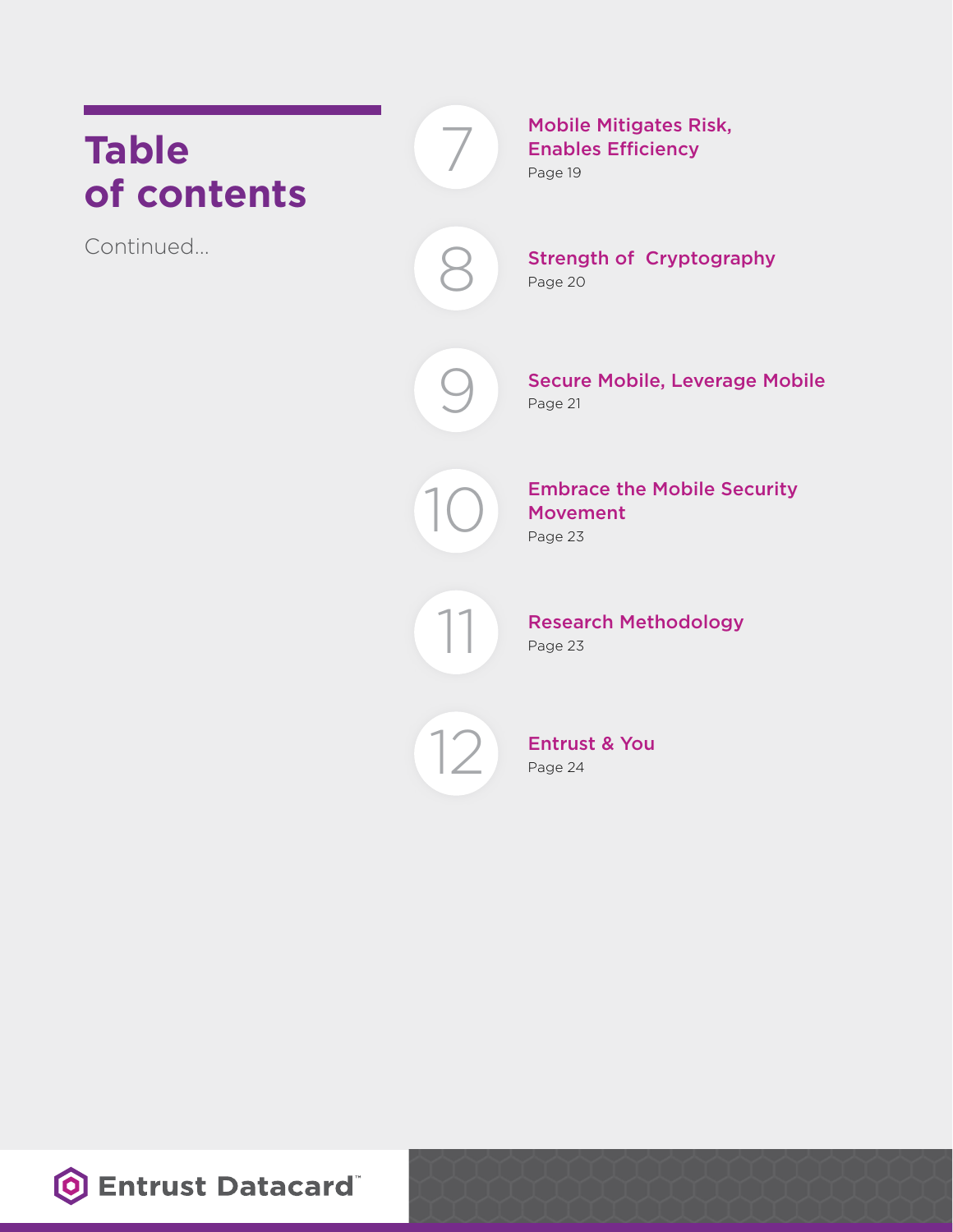# **The Era of the Mobile Identity**

How can this growing acceptance of the mobile platform — across geographies, verticals, cultures and even age groups — be leveraged and extended to secure traditional digital identities in both the physical and online spaces?

It starts with the development of mobile platforms, where proven security was deliberate from the draft stages. This wasn't always the case with today's desktop PCs, where legacy techniques such as application-hooking still leave windows of app-to-app communication that may be exploitable by well-funded criminal organizations.

Another critical shift is the comfort level end-users have with their personal mobile devices. Executing tasks and making decisions is the norm, which now leads to greater adoption of mobile security controls.

Even the most novice users are quite adept at navigating the operating systems on today's smartphones. This global understanding was never so universal on the desktop.

"A mobile device can be the key to unlocking the potential for crossover access to services, as well as being able to hold multiple IDs or credentials," said ABI Research Practice Director John Devlin. "In this respect, it is the central piece for convergence between online and offline identities ..." 1

This white paper explores the birth of the mobile platform, identities shifts in trust, and explains specific technical reasons that mobile devise are more secure than today's standard desktop PC.

1 "Could Mobile ID Be the New Killer App?" John Devlin, ABI Research, September 24, 2013.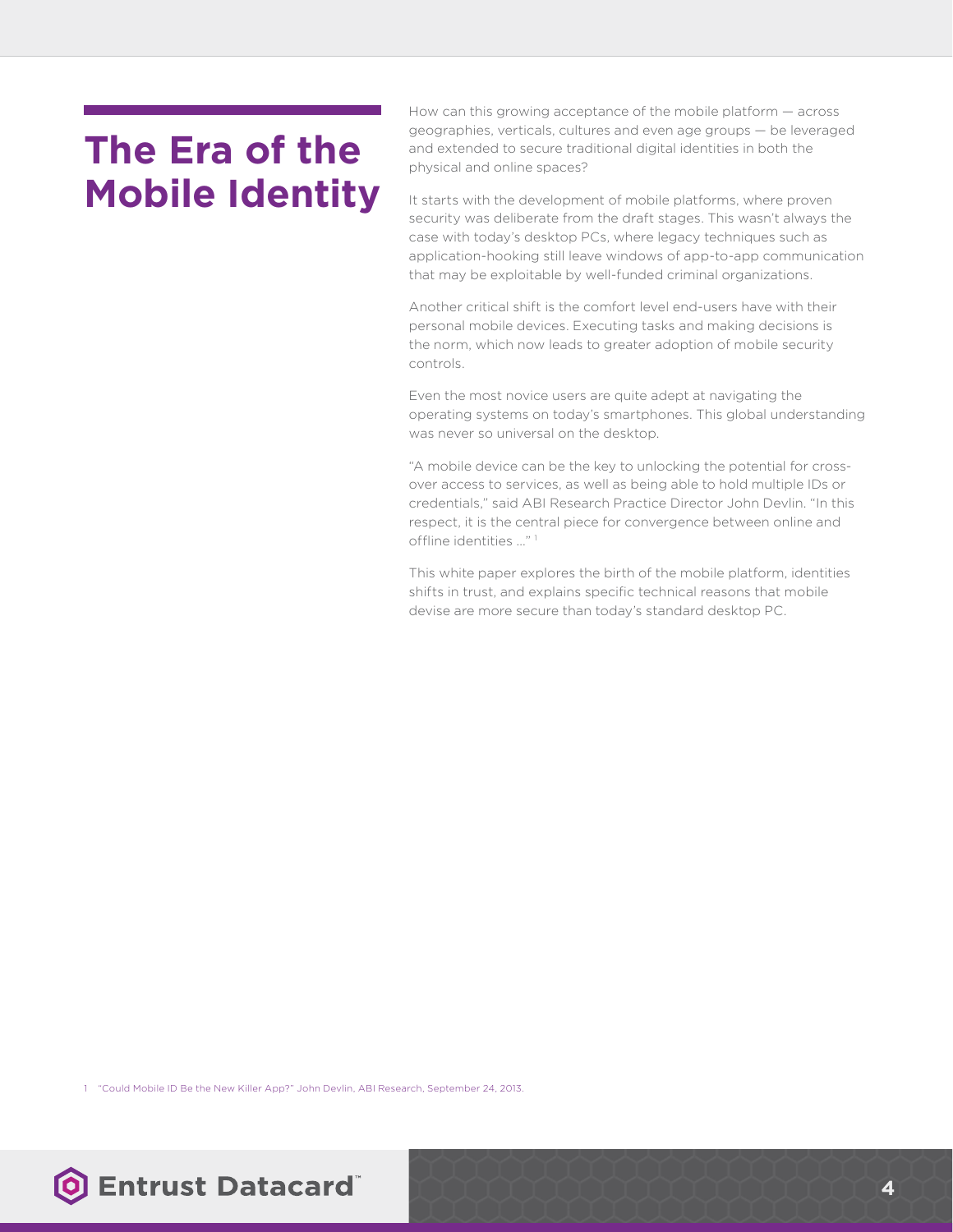# **Birth of a Mobile Computing Platform**

"The average user is now experienced enough that they're ready to embrace newer security capabilities provided by mobile devices, operating systems and applications."

It's hard to remember life before the first capable smartphone. It's similar to recalling an era before the Internet.

Even years later, June 29, 2007, still marks the beginning of a technology evolution. And it's not even hyperbole. Everything from checking emails, looking up movie times, watching TV shows, playing games and, yes, even making phone calls, changed when the firstgeneration Apple iPhone hit the market.

Google and Microsoft soon followed suit with Android and Windows Phone operating systems, and the market exploded.

#### The Introduction, Then Acceptance of BYOD

It was this consumer-driven shift that directly influenced the enterprise, sparking a critical shift in policy that allowed employees and staff to use powerful, consumer-level smartphones and mobile devices for work-related purposes.

It did take a handful of years to achieve critical mass, but consumerowned mobile devices ushered in bring-your-own-device initiatives more commonly known as BYOD — across the world.

This wide-spread adoption placed an entirely new computing platform into hands across the world in a relatively short time, especially when compared to the original acceptance of the first desktop-based PCs marketed to consumers in the early 1980s.

#### The Evolution of the Mobile User

Since the traditional PC is such a lucrative target for nefarious criminal organizations, hackers and nation-state attackers, the shift to the more secure mobile platform is a logical one — even if it does take some convincing.

Thankfully, user experience and security are no longer mutually exclusive, which often has been one of the biggest challenges of consumers adopting stronger security controls.

The average user is now experienced enough — and likely completely fatigued by unsecure username and password schemes — that they're ready to embrace newer security capabilities provided by mobile devices, operating systems and applications.

As the mobile user continues to evolve and mature — sometimes owning and using as many as three mobile devices — they demand that banks, governments, retailers and other organizations embrace mobility.

Supporting this stance, a recent Forrester report, "Mobile Authentication: Is This My App? Is This My User?" suggests more than half of users (52 percent) now rely on three or more devices. In fact, 60 percent of the devices are used for both personal and business use.2

2 Mobile Authentication: Is This My App? Is This My User?" Andras Cser, Chenxi Wang, Forrester Research, December 5, 2012.

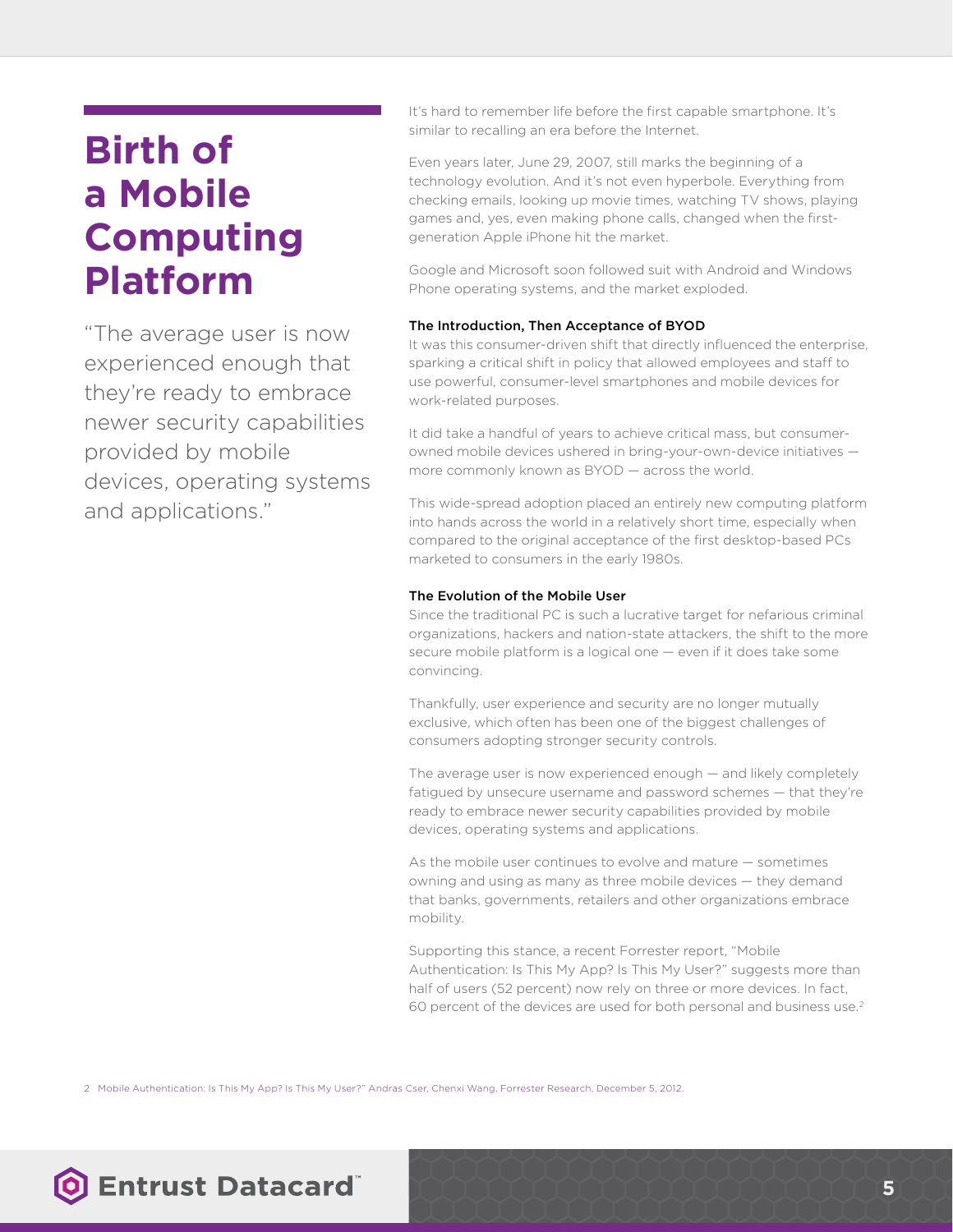#### Malware on the Rise

What's shocking, however, is that enterprises still aren't taking targeted, malware-based attacks against their organization seriously.

According to a May 2013 report by Kaspersky Lab, 90 percent of surveyed organizations underestimated the number of new malware strands found daily.

Even worse, only 6 percent recognized the serious nature of malware  $-$  particularly against enterprise data and identities.<sup>3</sup> According to Kaspersky Lab, almost 200,000 new malware strands appear globally each day.

#### Mobile Devices are More Secure

But even with sandboxed mobile applications, secure operating systems and savvy mobile users, the perception remains that mobile devices aren't computers to be taken seriously — and, as a result, aren't as secure.

In fact, the complete opposite is true.

Whether used for secure physical and logical access, authenticators for digital identities, platforms for soft tokens or even as tools to verify desktop-based transactions to defeat malware, mobile devices, by default, have a better security posture than today's standard PC.

3 "Global Corporate IT Security Risks: 2013," Kaspersky Lab, May 2013.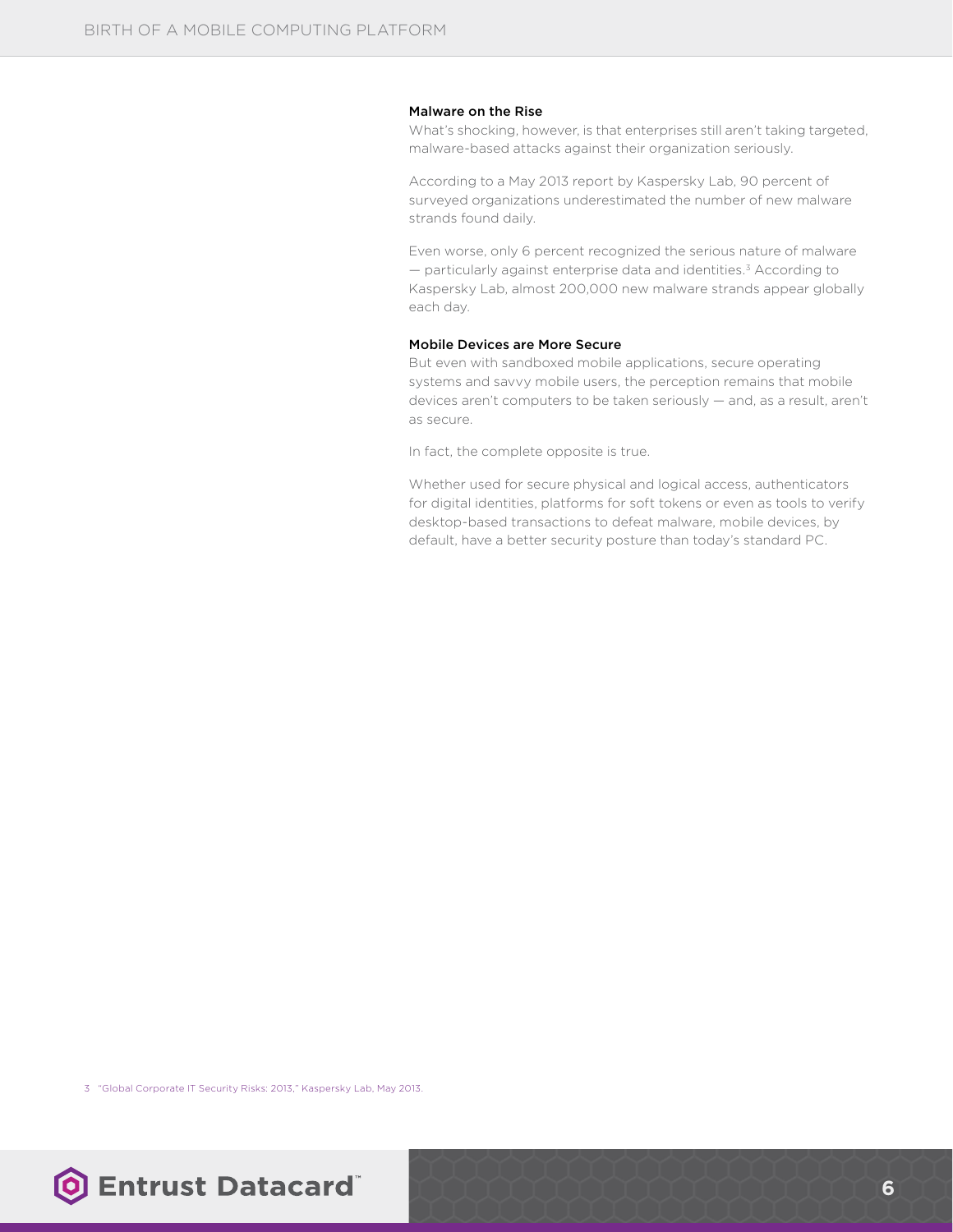### **Mobile Devices: Fighting Inaccurate Perceptions**

### Like this Info?

Download Entrust's complimentary infographic that explores the misconceptions about mobile security.

#### Click Here to Download

While the security of mobile devices continues to fight an inaccurate perception, the reality is quite clear: mobile devices possess stronger security architecture when compared to PCs.

When properly managed and protected, mobile devices serve as a formidable platform for securing digital identities and online transactions. Despite the growing reliance on mobility, IT decisionmakers still incorrectly believe traditional PCs are more secure than mobile devices.

To gain additional insight on this issue, Entrust commissioned Forrester Consulting to publish a report, "Mobility Helps Enterprises [Enter a New Age."](http://go.entrust.com/mobile-perceptions)

Of those who responded to the Forrester Consulting survey, some 71 percent either somewhat or strongly agreed that desktops/laptops are secure, as opposed to 43 percent that said mobile devices are secure.<sup>4</sup>

#### Shift in Thinking

The innovation in mobile security solutions could be the catalyst for the changing perception in the enterprise. According to the Forrester study, enterprises are investing more in mobile, and are making mobile security a high or critical priority.

This is an important shift as the true power of mobility isn't yet being realized. The use of mobile capabilities that actually increase security or streamline business — mobile commerce (10 percent), partner/ supplier applications (12 percent) and customer-specific applications (14 percent), for example — is decidedly lower amongst responders.

Once mobile devices are properly secured, leveraged and managed, more and more enterprises will embrace mobility as a standard business component.

The commissioned study found that IT decision-makers were migrating to mobile because of flexibility over traditional authentication (68 percent) and the ability to adapt to threats (64 percent).

In contrast, the study found that 50 percent of enterprises have implemented, but are not expanding, very basic access to email and calendars from mobile devices.

Of those same responders, access to network systems (42 percent) and supporting collaboration (36 percent) marked other accepted use cases.

4 "Mobility Helps Enterprises Enter a New Age," Forrester Consulting (on behalf of Entrust), April 2013.

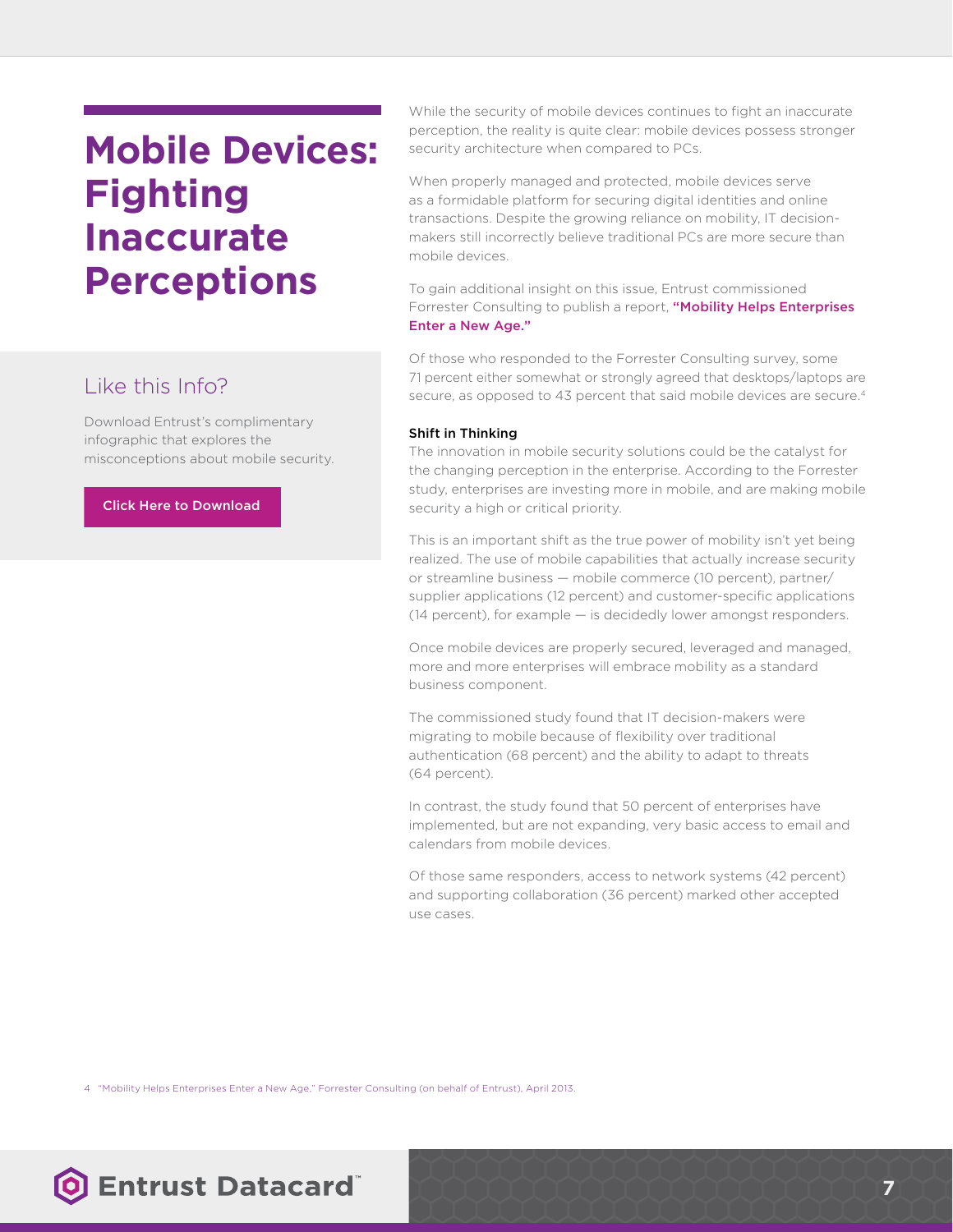### **Mobile Advantages over Traditional PCs**

Despite media reports on mobile devices being insecure, mobile OS architectures offer a level of security that is above desktop operating systems.

Desktop malware — performing malicious app-to-app process migration, native keyboard key-logging and Zeus-style memory-hooking — is not being found in mobile malware samples. Plus, specific mobile vulnerabilities usually have a short lifespan.

As for Android, malware usually targets specific hardware, firmware and OS versions, which greatly reduces the viability and lucrativeness of large-scale infections.

Today's mobile devices are more secure thanks to a multilayered approach that's core to the development of mobile operating systems. Applications installed on mobile devices are digitally signed and/or thoroughly vetted.

Legitimate applications also are sandboxed, meaning they can't share or gain access to each other's information — an important trait that helps defend against advanced mobile malware.

The strength of mobile platforms is further augmented by third-party security capabilities. Solutions that offer digital certificates, embed transparent OTPs, or provide application-specific PIN unlock options further bolster device security.

### Confidence in Mobile

- **O** Signed/Vetted Applications
- **O** Application
- **O** Sandboxing
- **O** Embedded Security *(e.g., digital certificates, PINs to unlock apps)*
- **O** Biometrics *(e.g., fingerprint, voice, facial recognition)*
- **O** Alternate Technology Available *(e.g., GPS, IP-Geolocation, Device Identity)*
- **O** Enterprise-Ready Security Containers
- **O** Fragmented Ecosystems Harder to Target
- **O** Future Technology Offer New Security Paradigms and Features *(e.g., Trusted Execution Environment, Secure Elements)*

### **O Entrust Datacard**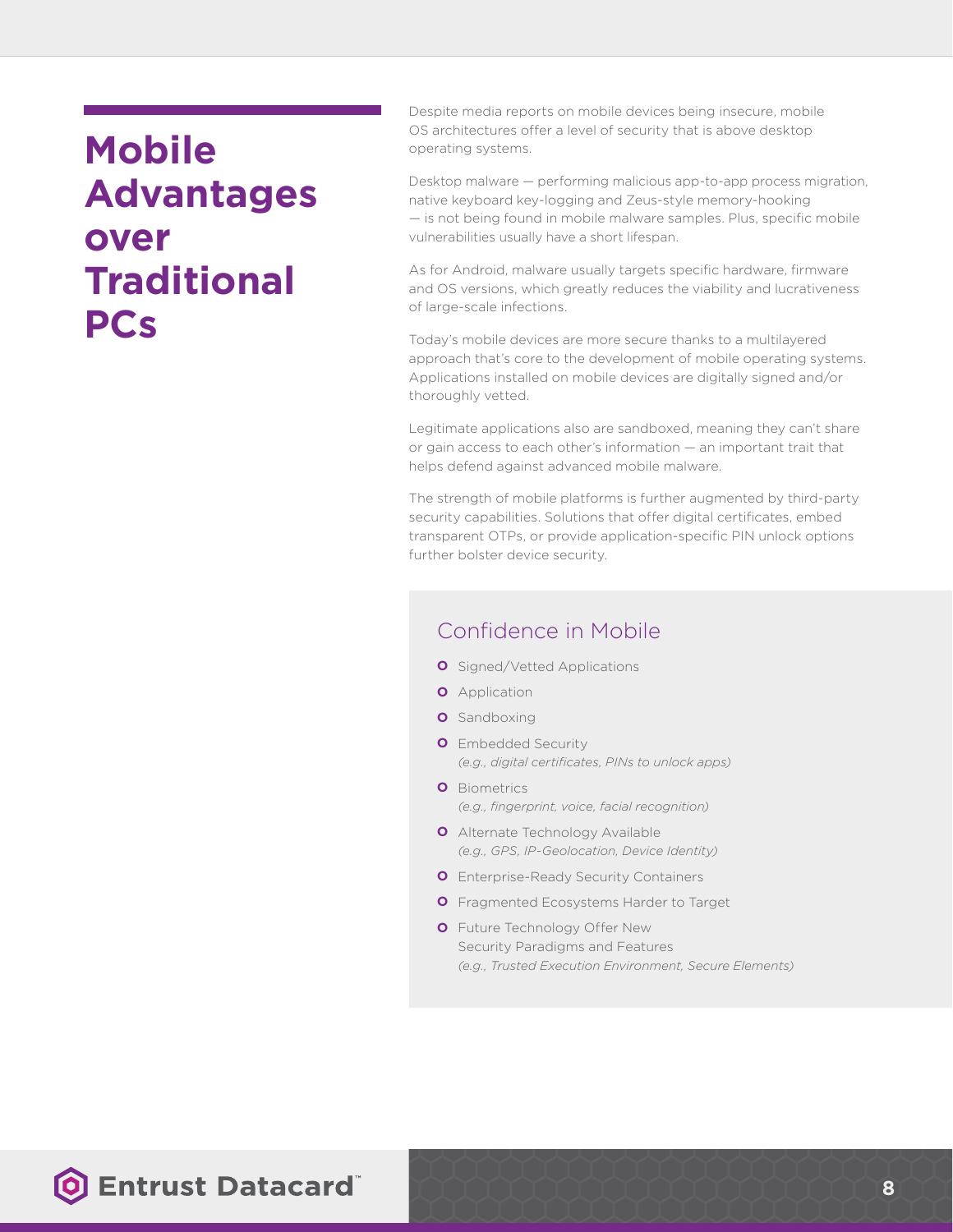

Download on the

**App Store** 



Mobile applications from official stores are digitally signed with certificates to authenticate the source and verify the content integrity of the application.

Code-signing certificates provide assurance that customers are installing code or applications as they were intended. This helps protect the various mobile platforms with varying success.

For example, Apple does not allow apps to be installed on an iOS device unless it originates from the official Apple App Store. Plus, apps from the Apple App Store must be code-signed before being approved by Apple for public distribution.

Installing or embedding malicious code on non-jailbroken iOS devices is extremely difficult. In fact, there have only been a handful of remotely successful examples, none of which executed any kind of malicious activity.

Contacts and photographs have been compromised, but that's been the extent of recorded breaches.

In comparison, the Android operating system permits the use of sideloading apps from beyond the Google Play store. To date, this is the major source of malware and primary reason Android is afflicted with malicious attacks.

The Google Play store is not as well scrutinized as the Apple App Store, but Google is getting better and reacts quickly when malware is found.

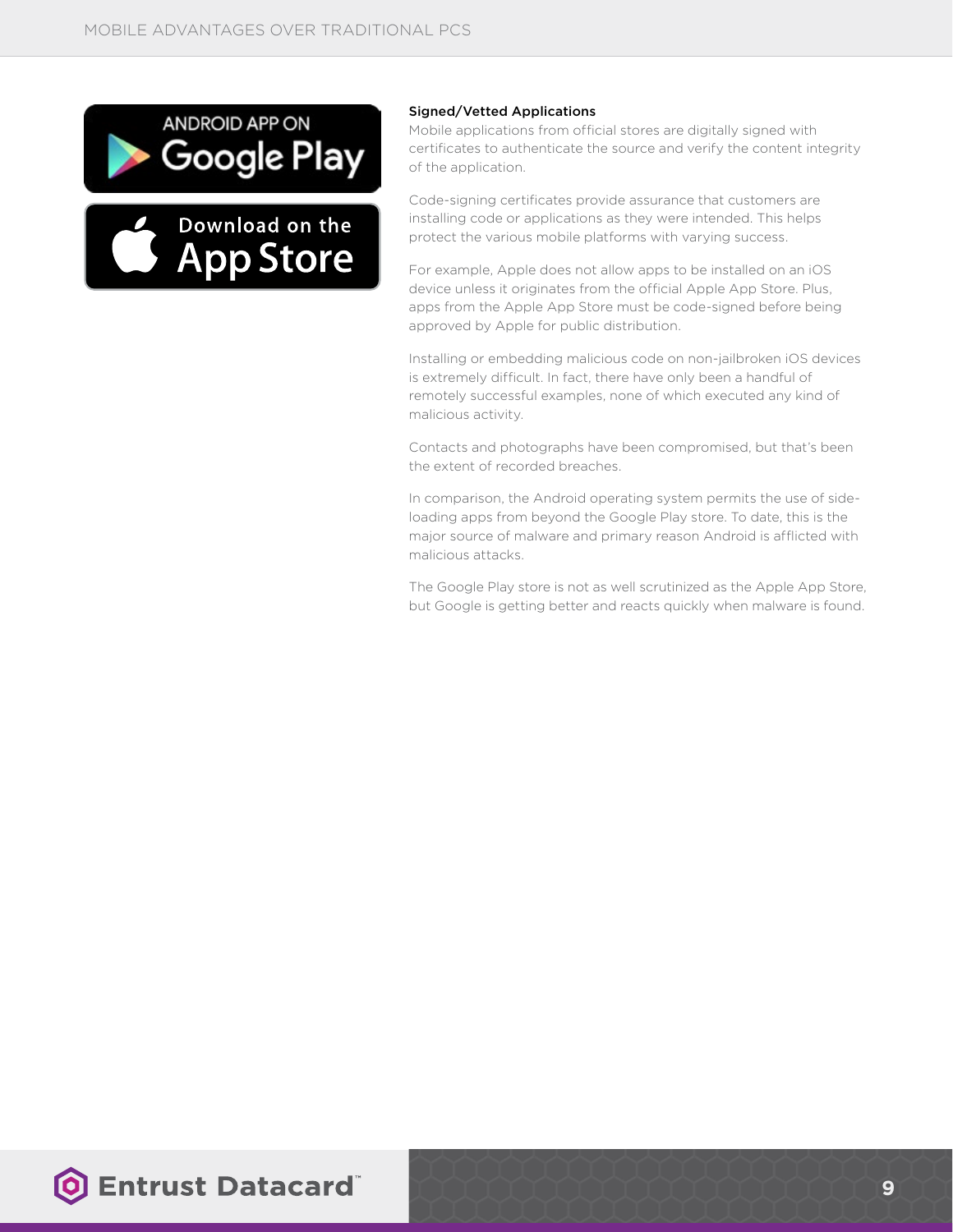





#### Application Sandboxing

Applications for today's popular mobile operating systems namely Apple iOS, Google Android and BlackBerry — are secured via an architecture called sandboxing, which means they cannot communicate with each other. This reduces, and in some cases eliminates, data-sharing.

For example, a gaming application's data is completely separate from other apps (e.g., banking, social). Therefore, due to the sandboxing architecture, the applications don't use the same memory space. And if malware is installed on an Android device, sandboxing limits or eliminates its ability to interfere with the memory space of another application.

In desktop operating systems, many applications share memory space and will typically use a type of 'DLL API hooking' that is completely normal for standard functions.

Unfortunately, desktop malware is able to hop between application memory spaces with great ease. Thus, the application architecture of desktops isn't as secure as the sandbox architecture of many mobile operating systems.

To date, the industry has not seen malware outside of a lab environment that has been able to move between memory spaces on mobile operating systems, which were engineered from the ground up with built-in application isolation.

The Zeus virus, for example, is desktop malware that hooks the memory space of your desktop browser to perform man-in-the-browser (MITB) attacks, which are not possible on mobile because the browser is an isolated or sandboxed application.

However, man-in-the-mobile (MITMO) attacks are still possible as this vulnerability isn't the fault of the hardware or mobile operating system, rather the shortcomings of browsers and/or vulnerabilities in the website itself.

Application communication on Android and iOS is executed through intents or, more simply, "subscribed forms of communication."

As a malicious criminal group or hacker, you cannot write malware that will manipulate another application without that application requesting permission to be manipulated. Conversely, this is the opposite on desktop environments, which are, more or less, free-for-all-environments.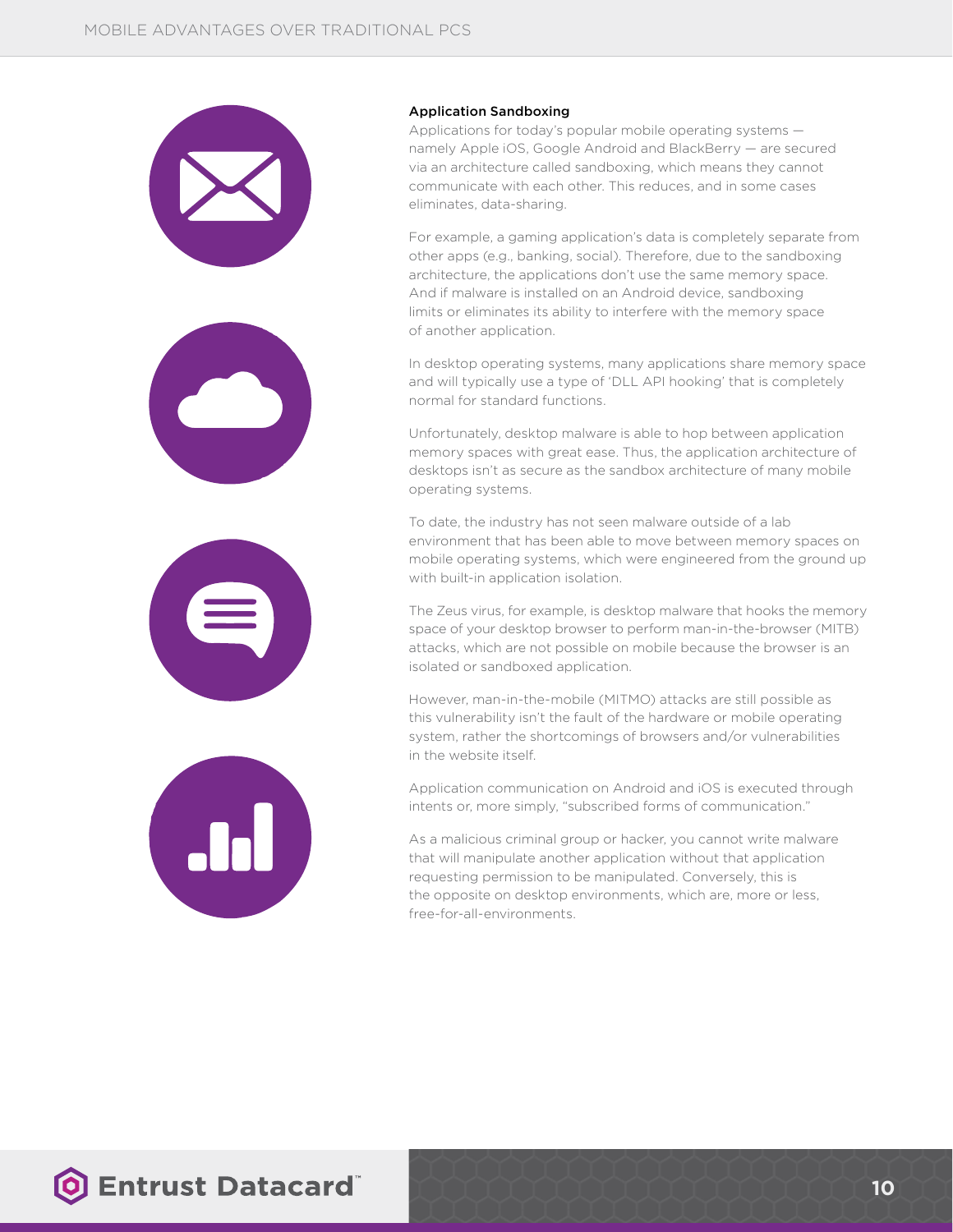#### Embedded Security

Many basic security controls already in use today include PINs to unlock devices or applications, as well as digital certificates. The latter provides strong device and identity authentication to enable secure Wi-Fi or VPN access.

Organizations also may leverage digital certificates on mobile devices to enable secure email (S/MIME) communication.

#### Available Alternate Technology

Besides PINs, biometrics (e.g., retina or fingerprint scans, facial recognition) may be a better alternative in the near future to be able to access a mobile device.

#### Enterprise-Ready Mobile Security: Personal & Corporate Containers

Somewhat new to the market, mobile handset companies are releasing enterprise-ready features included on devices.

Two of the most recent  $-$  [Samsung Knox](https://www.samsung.com/global/business/mobile/solution/security/samsung-knox) and [BlackBerry Balance](http://us.blackberry.com/business/software/blackberry-balance.html%3Flpos%3Dus:bb:search:Business%26lid%3Dus:bb:search:Business:BlackBerry-Balance-Technology%23tab-1)  $$ allow IT departments to control corporate data and policies in a secure container separate from the end-user's personal data.

This helps organizations enable BYOD while minimizing legal risk and/ or data leakage concerns.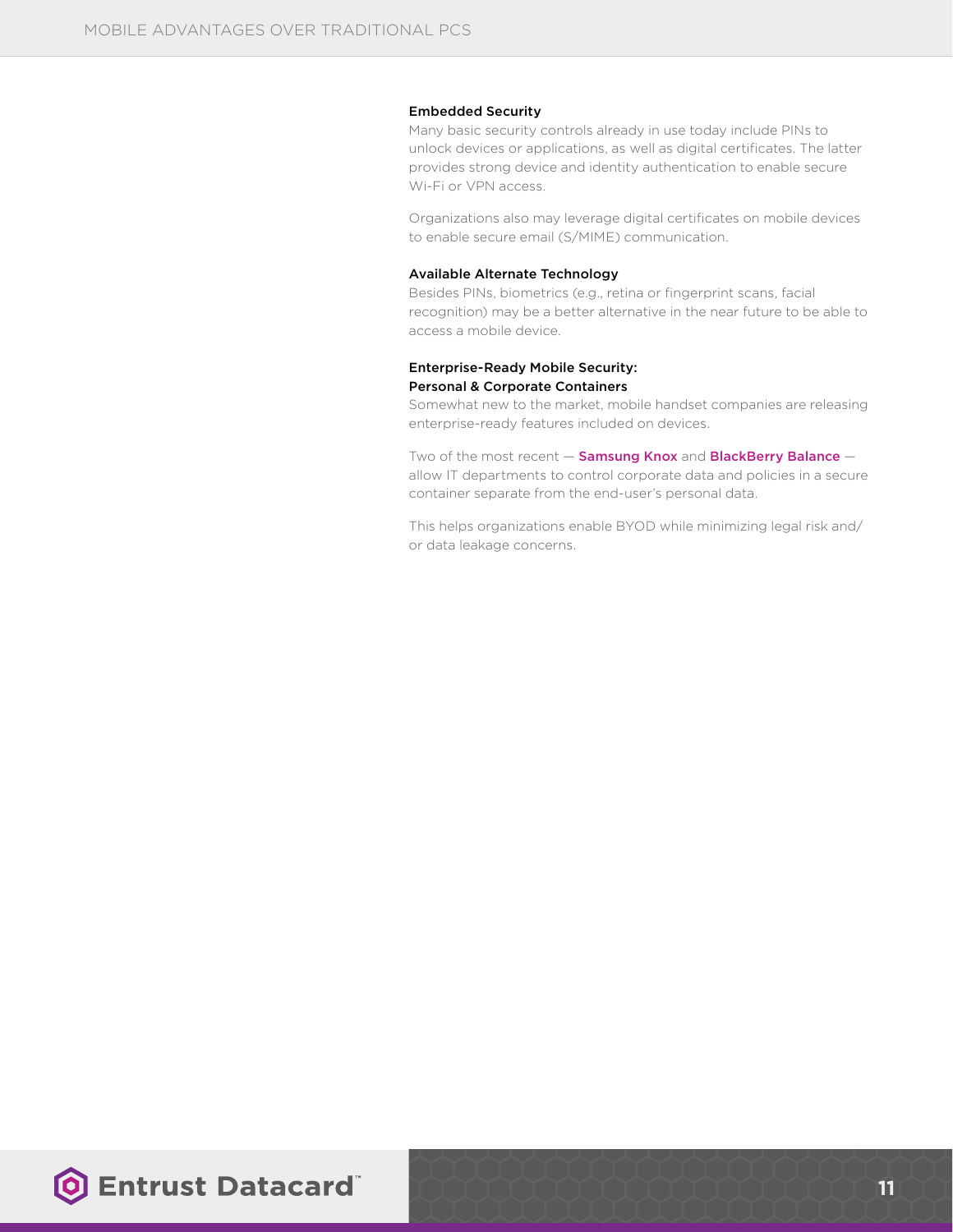### Apple's Touch ID

In September 2013, Apple introduced the Touch ID fingerprint authentication reader, building one of the largest consumer install bases for biometric authentication.

#### **Biometrics**

In September 2013, Apple introduced the Touch ID fingerprint authentication reader as part of the company's iPhone 5s. It was the first major U.S.-based mobile manufacturer to incorporate a consumer-level fingerprint scanner since Motorola released the Atrix 4G in 2011.

Soon after the device was released, Touch ID received much criticism for being easily bypassed. Germany's Chaos Computer Club was the first to claim to have circumvented Apple's new Touch ID biometric fingerprint sensor.<sup>5</sup>

More recently, Samsung unveiled and released the Samsung Galaxy S5 with an integrated fingerprint sensor. And as with Apple's Touch ID, weakness were discovered with the Samsung product.

"Attacks on fingerprint biometric systems are relatively difficult to carry out," said Alan Goode, founder and managing director of Goode Intelligence. "Mobile device manufacturers and service providers are turning to biometrics because they can enhance the usability of the authentication experience — this must not be altered." 6

It's important to remember the security baseline Apple was implementing with Touch ID, which was not intended to be the gold standard for identity-based security.

Its goal was to remove inconvenience to increase consumer adoption of a basic security measure, but also pave the way for more advanced biometric authentication in the future. And it's absolutely a step up from current security measures such as passcodes, patterns and photo unlocks.

Regardless of the low-level "hack," consumers' biometric data for Apple Touch ID remains absolutely secure.

It's still encrypted on a segregated secure element — Apple brands this as the Secure Enclave — on the mobile device's chip and is never transferred, shared or otherwise communicated or shared with Apple, iCloud or the cellular provider.

"In the torrent of the billions of words already written about Touch ID, very, very few people have really understood just how revolutionary this really is," said Forbes contributing writer Brian Roemmele, founder and CEO of 1st American Card Service.7

"Apple not only has developed one of the most accurate mass produced biometric security devices, they have also solved critical problems with how the data from this device will be encrypted, stored, and secured."

5 "Apple Touch ID fingerprint tech 'broken', hackers say," BBC, September 23, 2013.

- 6 "The Samsung Galaxy S5 fingerprint sensor has been spoofed what can be done to prevent it," Alan Goode's Blog, Alan Goode, April 16, 2013.
- 7 "What Is Apple's New Secure Enclave And Why Is It Important?" Brian Roemmele, Forbes (Quoro), September 18, 2013.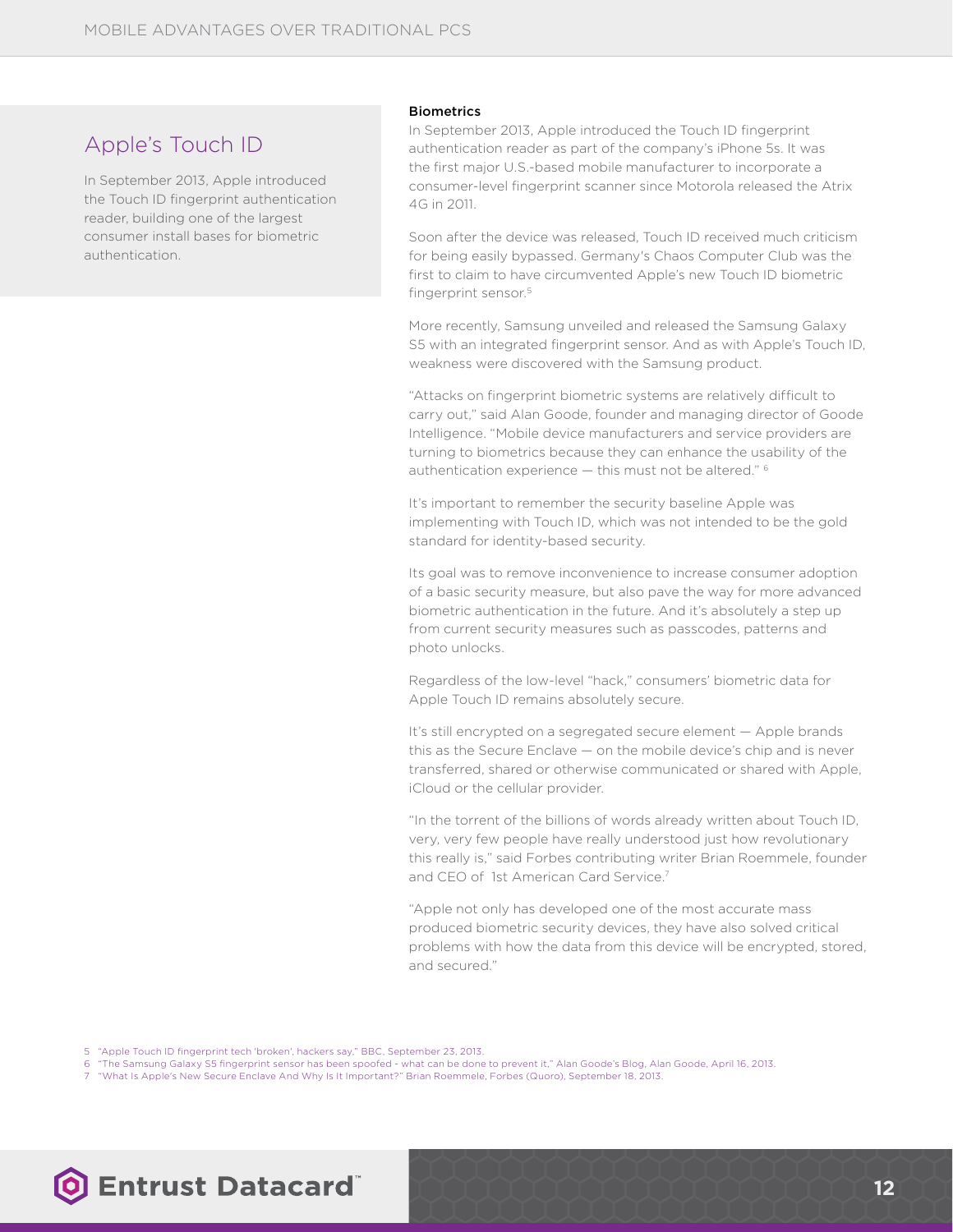

#### Fragmented Ecosystems

Mobile ecosystems are organized and categorized based on the operating system in use, specific hardware, firmware versions, etc. These wide variations cause fragmenting of the ecosystem, which makes it more difficult for malware authors to target large-scale user populations.

If a hacker, online criminal or other malicious group wants to deploy malware to attack mobile devices, they're only able to target a specific sub-set of mobile users.

While a mobile OS developer may push an update to the handset providers, the providers still have to make it available to the end-user.

In theory, three different users, owning three different mobile devices, could be using three different OS versions with different patches — all on the same carrier.

This decreases the attack surface in one regard, but makes it possible for the user to rely on out-of-date software that could be compromised.

A recent Juniper report<sup>8</sup> had some additional data that supports vulnerabilities around mobile fragmentation.

It stated, "According to Google, as of June 3, 2013, only four percent of Android phone users were running the latest version of the operating system, which provides mitigation against the most popular class of malware measured by the MTC that makes up 77 percent of Android threats."

8 "Juniper Networks Finds Mobile Threats Continue Rampant Growth As Attackers Become More Entrepreneurial," Juniper Networks, June 26, 2013.

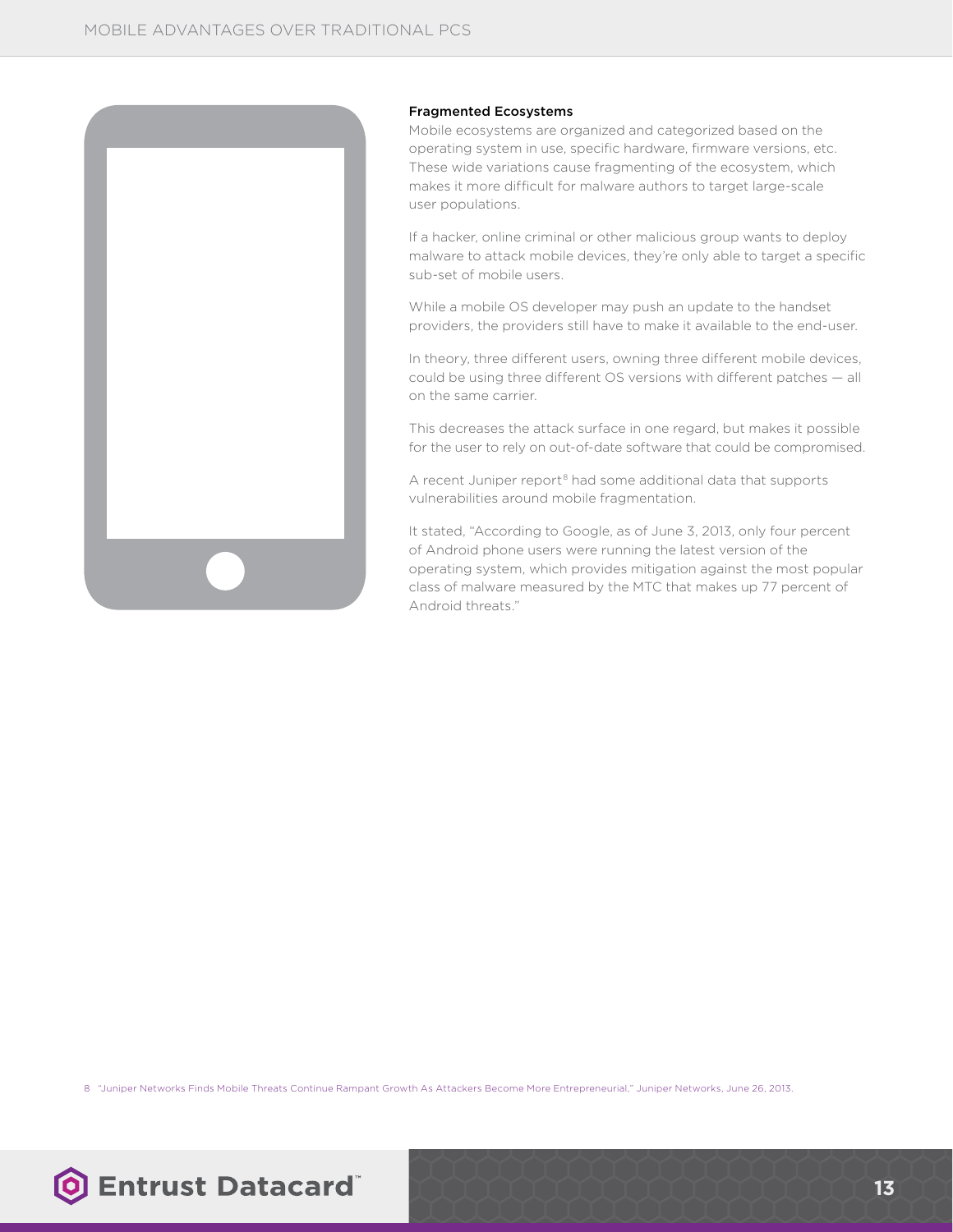### **Mobile Security for Today — And Tomorrow**

Forward-thinking security organizations already offer you certain advanced mobile security capabilities that are proven to stop malware, authenticate devices and enable business.

Going a step forward, it's important to keep an eye on the next phase of mobile security — controls or technology that will shape the mobile landscape for the next five to 10 years.

#### Device Certificates

As previously mentioned, device certificates provide strong identity authentication to enable secure Wi-Fi or VPN access.

When using certificate-based security on mobile devices, organizations can defend themselves against unauthorized sharing of Wi-Fi passwords. These certificates can be unique for each device they are provisioned.

Digital certificates may be provisioned and managed through a variety of methods. Whether deployed via cloud or on-premise models, organizations may select the method that best suits their security needs, budget and environment.

#### Transparent Identity Authentication

Unfortunately, some security practices may create usability barriers, which end up frustrating user populations. In order to introduce security, but maintain acceptable usability, organizations opt to embed transparent security technologies.

When mobile app developers leverage embedded technology, they may simply use a mobile software development kit (SDK) that allows them to build their apps with strong transparent security.

With respect to authentication, developers may embed transparent application/user authentication into a mobile application.

Whether in the form of a one-time passcode (OTP) or an x.509 digital certificate, a credential can be requested by an authentication mechanism to ensure the authenticity of a mobile application. This helps ensure transactions are being performed with legitimate applications.

The credential may also be leveraged to sign a transaction back to the authentication mechanism so the transaction's authenticity is verified, commonly referred to as transaction verification. The user may have to do as little as "confirm" or "cancel" to accept or decline a transaction.

By not requiring the user to actively input an additional authentication factor, the user experience is greatly increased and the steps to executing a secure transaction reduced.

Additional security measures may be embedded to detect jailbreaks or bootloading, and to transmit data over a secure (encrypted) out-ofband channel to the authentication mechanism.

### Simplify the User Experience

By not requiring the user to actively input an additional authentication factor, the user experience is greatly increased and the steps to executing a secure transaction reduced.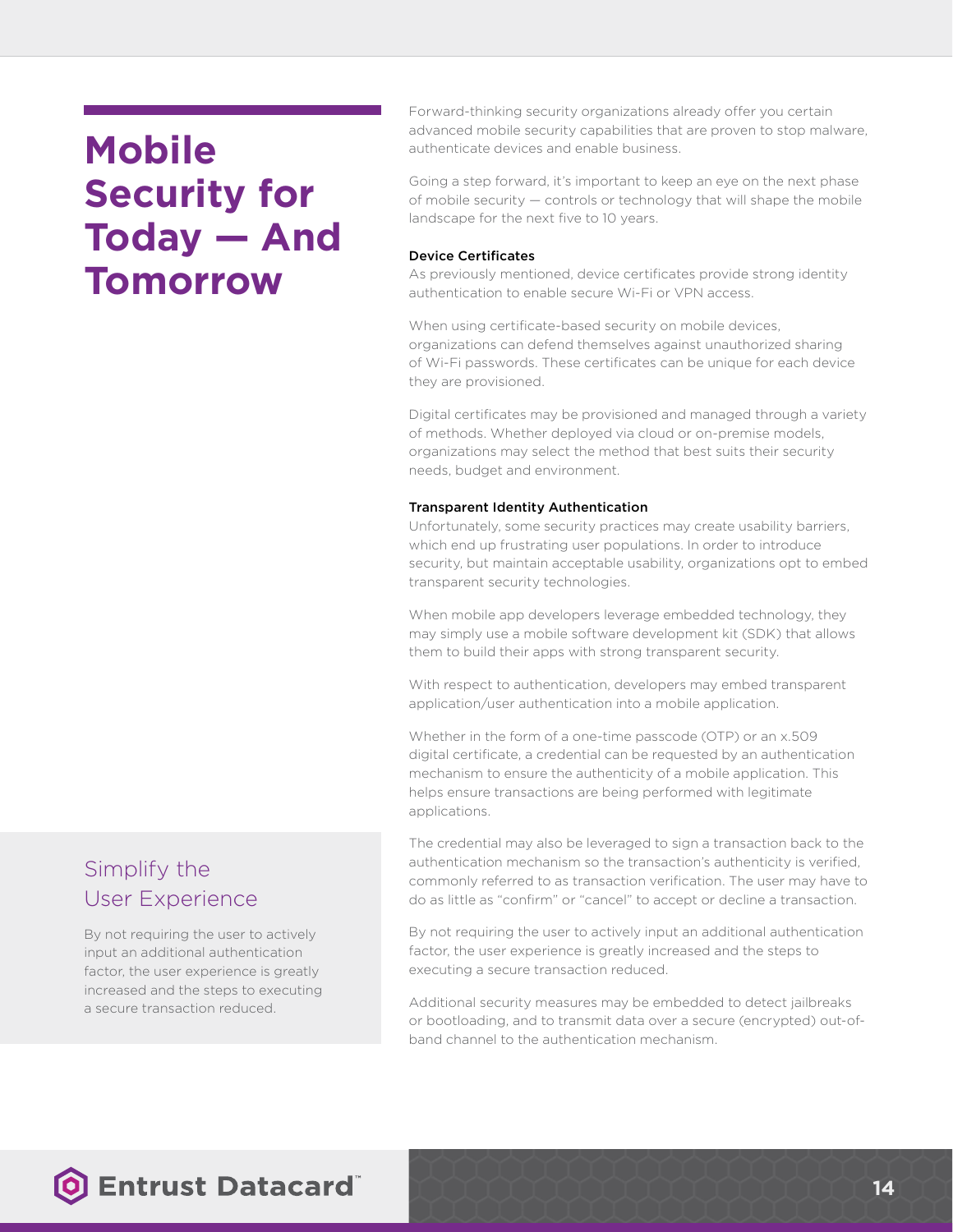"It is also important to remember that while the population of malicious mobile software is growing rapidly, it still remains smaller than threats to computers."

— Third Annual Mobile Threats Report Juniper Networks March 2013

### What is the Trusted Execution Environment?

The Trusted Execution Environment, or TEE, is a secure area that resides in the main processor of a smart phone (or any mobile device) and ensures that sensitive data is stored, processed and protected in a trusted environment.

The TEE's ability to offer safe execution of authorized security software, known as 'trusted applications,' enables it to provide end-to-end security by enforcing protection, confidentiality, integrity and data access rights.

#### — Global Platform

#### Read More

#### Transaction-Signing

Qualified digital signatures are able to legally authorize transactions, increase efficiency and enable new business services in both enterprise and customer processes.

With digital-signing built into mobile applications, organizations eliminate the need for complex client-side software and expensive signing tokens — all while delighting customers with new, convenient services.

#### Multipurpose Mobile-Based Virtual Credentials

Organizations will be able to eliminate hardware tokens, passwords and even physical access cards with an always-on-hand smartphone. Embed smart credentials on employee smartphones to create trusted identity credentials for stronger, more convenient enterprise authentication.

Mobile smart credentials use near-field communication (NFC) or Bluetooth standards to securely access computer workstations, network resources, data, cloud applications, physical doors or buildings, and also enable users to digitally sign transactions and encrypt data.

#### Device Capabilities

Organizations that opt for a more dynamic platform approach may introduce or change mobile security controls as technology improves — camera, voice channel, GPS or touch patterns, for example — with little or no adverse effects on the environment or user population.

#### Secure Elements

The secure element of a mobile device is the complete or partitioned portion of a chip found on a SIM card, Micro SD card or embedded in the chipset of the mobile device itself.

The secure element provides higher-assurance security for the storage of applications, cryptographic data and confidential information. As is achieved with advanced smartcards, secure elements feature tamperresistant measures and advanced cryptographic features to make exploitation of the sensitive data stored in the chip difficult.

 By leveraging a secure element, a user can be confident in the security and privacy of their identity and transactional data — all beyond the security and privacy offered by sandboxed applications.

#### Trusted Execution Environments (TEE)

Trusted Execution Environments (TEE) differ from secure elements in that the software runs in an isolated environment from the primary operating system, which is called the "rich OS".

The TEE can utilize the secure element for higher-assurance transactions and may act as a bridge between the rich OS and the secure element. The TEE is often used for the execution of sensitive transactions/data that requires advanced security measures.

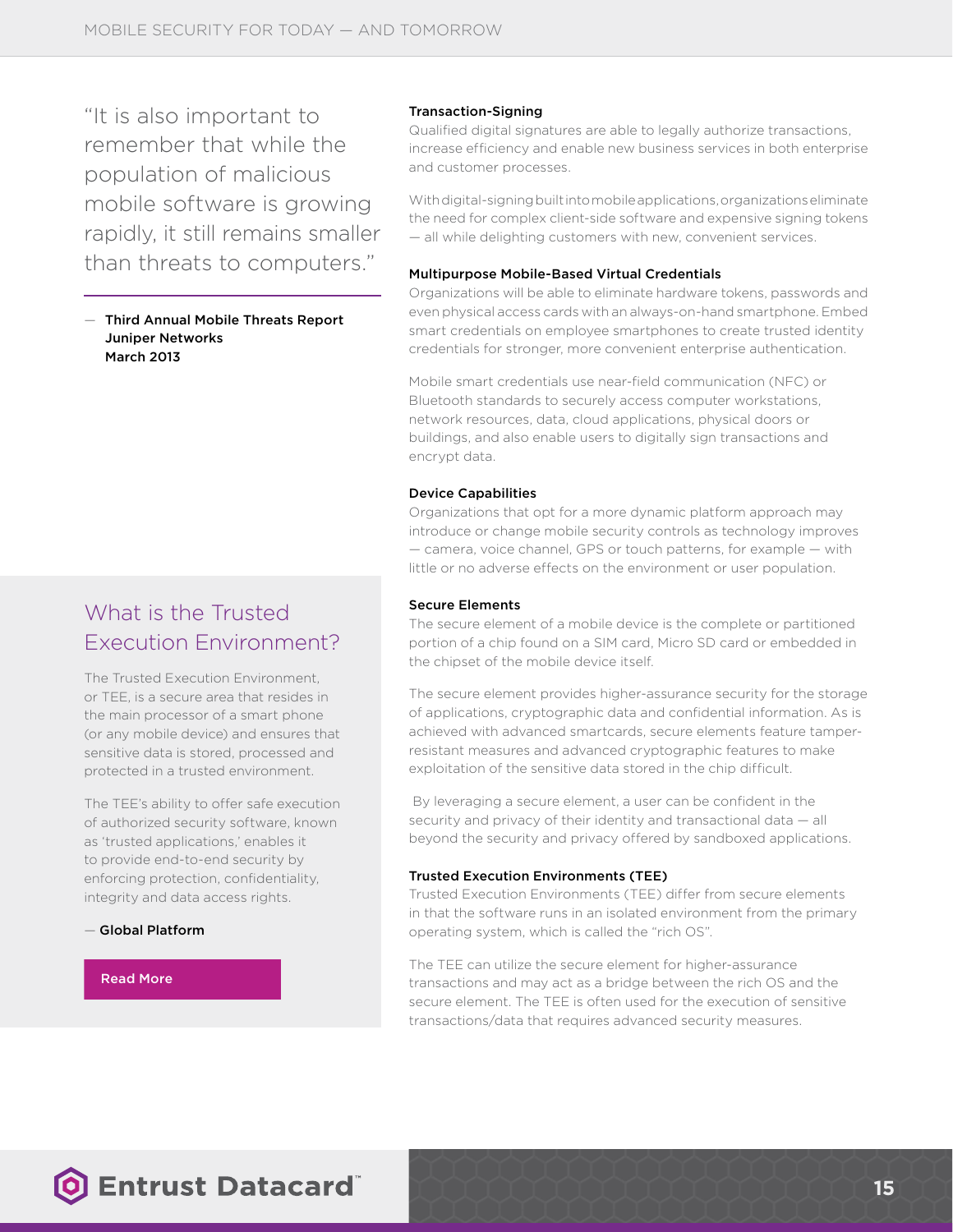### **Recognizing Mobile Vulnerabilities**

"While mobile devices are technologically more secure than traditional PCs, decision-makers view mobile devices as insecure because of media reports and the small size and personal nature of the devices."

— Forrester Consulting

Consumers and enterprise decision-makers alike can be swayed by misguided media reports. Some educated concern about mobile security is rational, but mobile-based attacks to date are only gaining access to photographs, contacts, calendar items and SMS capabilities, the latter being the most concerning.

#### SMS Attacks a Real Concern

SMS-based malware Zeus-in-the-Mobile (ZITMO), and its variants, demonstrates how SMS redirection can exploit Android-based mobile devices for illegal financial gain.

Another example, known as premium-rate fraud, leverages SMSbased malware to actively make money for the attacker by having the targeted Android device automatically text an SMS pay service.

Because of end-user comfort and trust in text messages, SMS-based malware should not be underestimated. It's strongly advised that organizations consider the risk and exposure of SMS-based security controls, including SMS OTPs, for sensitive or high-risk transactions. Unfortunately, these channels now present a security risk.

### Defending Against App Cloning

Many application developers tie data to specific device hardware to defend against application cloning, which may be used for nefarious attacks.

If malicious groups attempt to clone properly secured applications to another device, the application will detect a change in hardware and stop functioning properly.

This helps prevent applications from being used on another device, and requires credentials to be re-enrolled and re-encoded due to the change in hardware, or at the end of the credential's lifecycle.

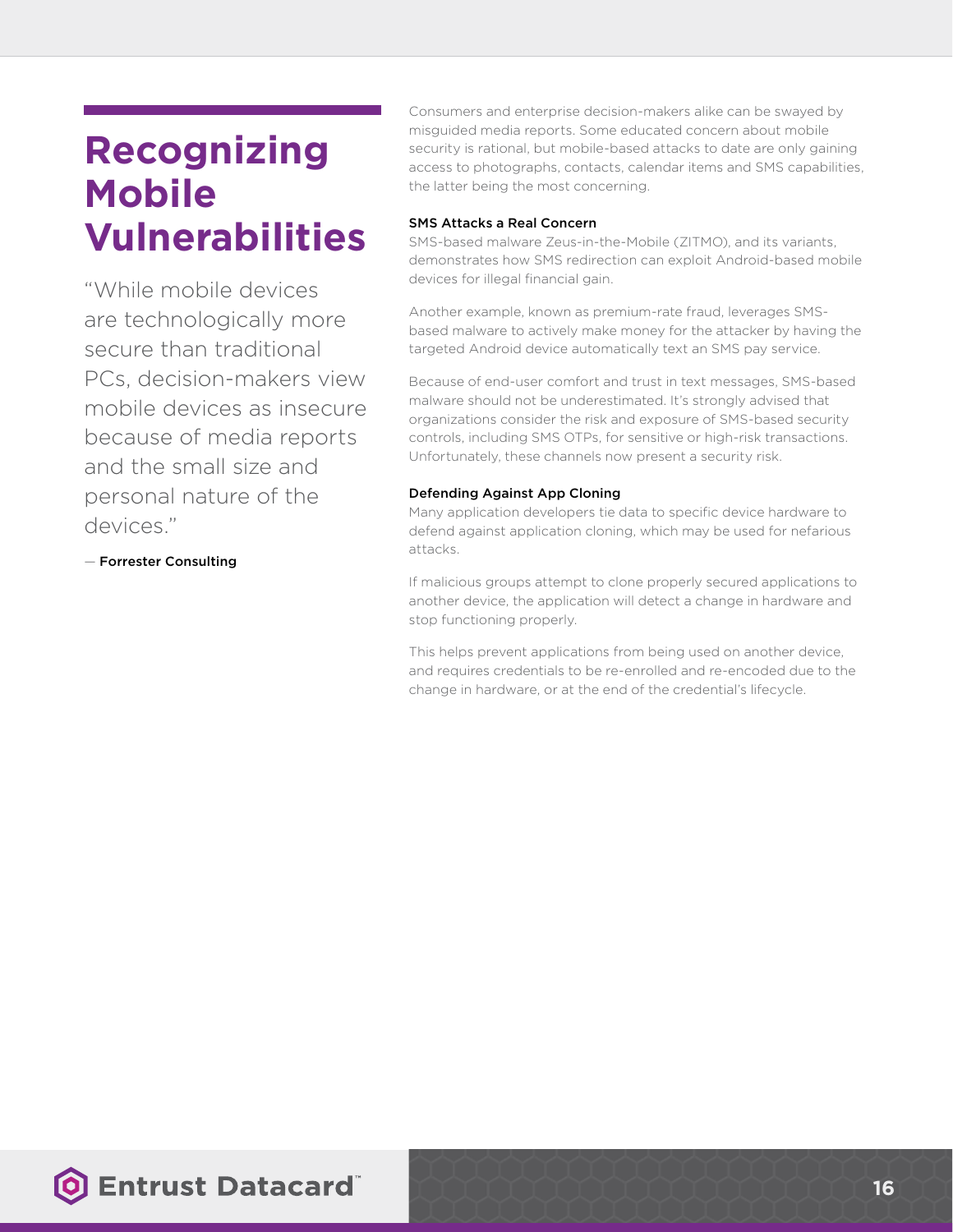#### Jailbreaking, Rooting & Sideloading

Despite the efforts of OS developers, users often desire more versatility and customization, regardless of the ramifications. Many of today's most ominous malware strands target security voids created on jailbroken or rooted devices.

However, most jailbreaks are written by well-meaning coders or hackers who simply wish to extend the functionality of mobile devices. It's also important to remember that jailbreaks on iOS devices are not possible without physical connection since the release of iOS 4 in June 2010.

To date, it's not possible for an iOS device to be jailbroken without physical access to the device — and with a very obvious series of steps.

Because of this, there's low that criminals will be able to leverage social engineering methods to manipulate an unsuspecting end-user into jailbreaking their device in hopes of introducing malware.

Jailbreaking a device — often to circumvent digital rights management (DRM) or to use media and applications without paying  $-$  does not automatically introduce malware. The device's native security, however, is completely removed.

#### *Jailbreaking & Bootloading*

*Jailbreaking* is a term that applies to the Apple iOS platform. Android bootloading is the act of downloading and installing a version of the operating system that has been altered or manipulated to remove developer restrictions or other controls.

Jailbreaking involves a series of exploits against the iOS operating system, initiated through physical access to the device, wired to a desktop computer.

Jailbreaking gives the user the option of installing unauthorized, unsigned applications for greater customization, but does introduce many new security vulnerabilities.

Many of today's most ominous malware strands target security voids created on jailbroken or rooted devices.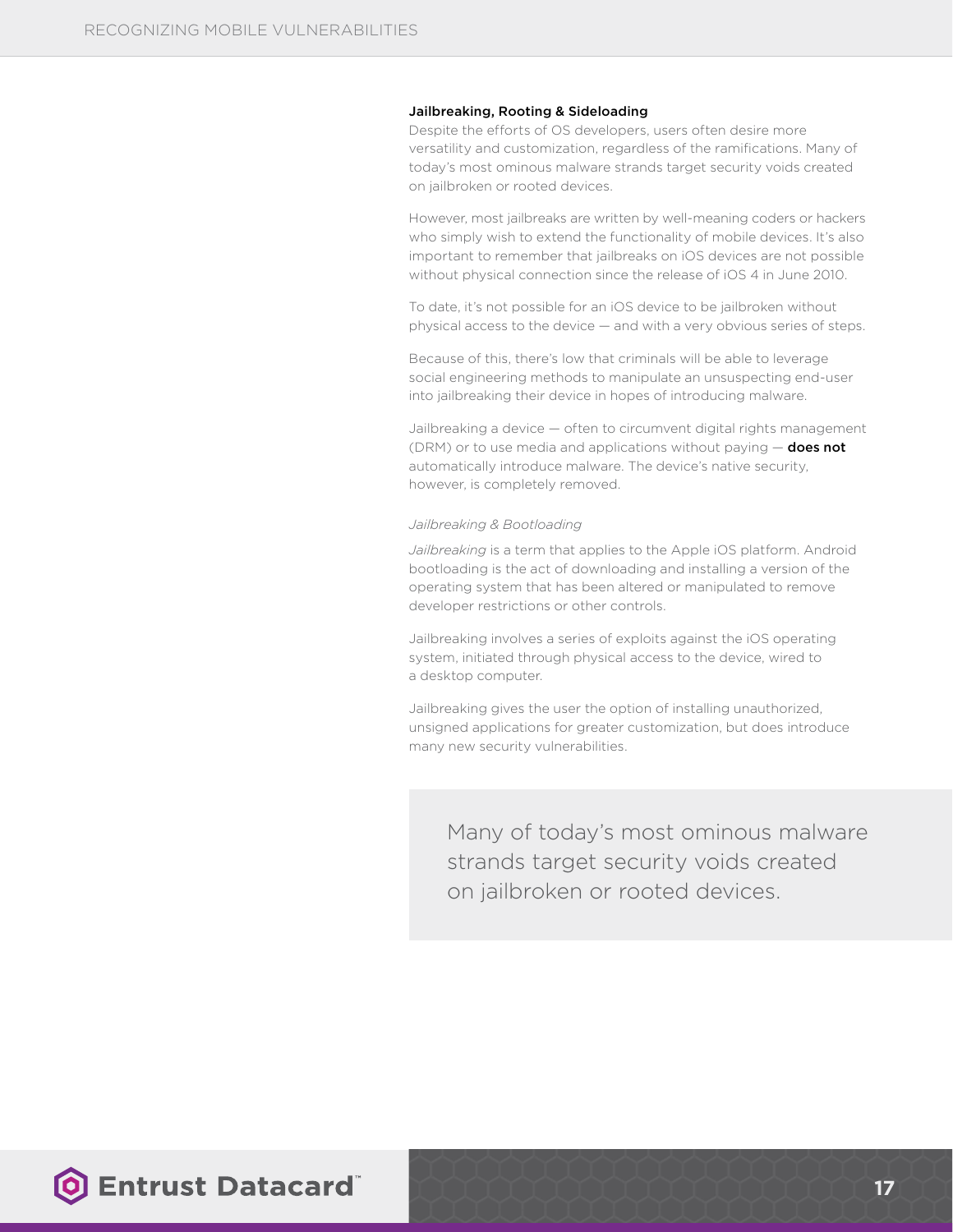#### *Rooting*

*Rooting* is popular among Android users and provides "root access" to either portions or all aspects of mobile devices using the Google Android operating system.

It's similar to jailbreaking, but does not necessarily mean the user has gained full root access to the entire device.

This enables the user to remove or circumvent system controls, applications and settings to execute unauthorized applications or perform other actions that require administrative controls not available on a stock device (except for the Google Nexus, which ships rooted for developers).

It is also used to circumvent carrier restrictions for upgrading the Android operating system. Users who want a newer operating system than the one installed will often root their device to upgrade the operating system.

#### *Sideloading*

Derived from well-known terms of *upload* and *download*, *sideloading* is the act of Android users downloading applications from unknown sources outside of the Google Play store.

There is a setting within the Android OS that allows a device to sideload applications.

Unfortunately, sideloading is a major source of malware and dramatically increases the risk exposure of end-users and organizations alike.

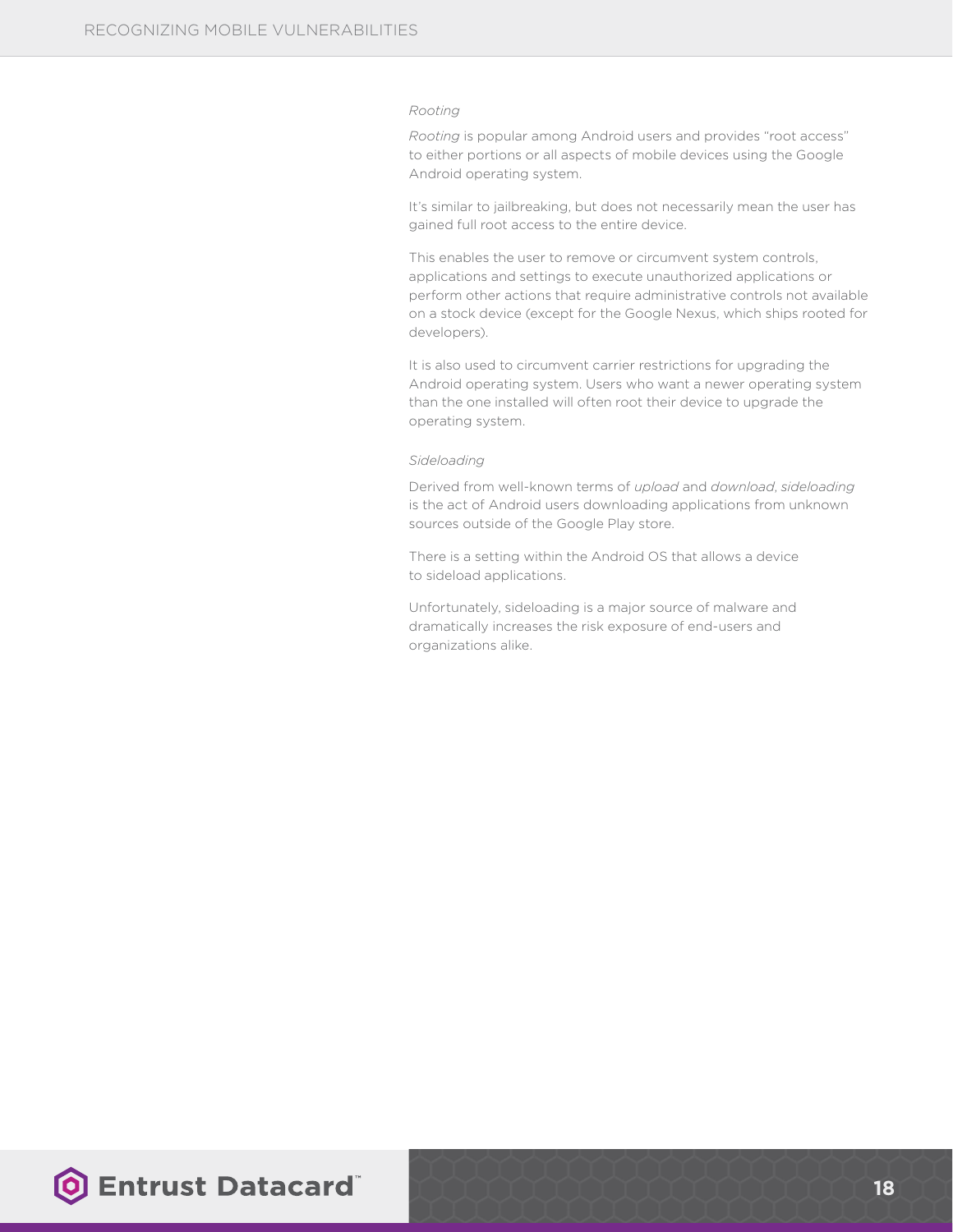### **Mobile Mitigates Risk, Enables Efficiency**

As the use of mobile devices and applications grows — and mobile (BYOD and corporate-issued) initiatives become more commonplace — so do the security risks and attacks targeting user identities, intellectual property, customer data and financial assets.

To effectively mitigate risk, enable true efficiency and satisfy customer expectations in the mobile environment, organizations must ensure mobile devices and related identities are secure — but in a way that minimizes user barrier and frustrations.

Once secured, organizations then have the opportunity to leverage mobile devices to improve security in other parts of the business.

With the growing dependence on mobile devices to execute business operations, organizations are urged to provision solutions that not only address security needs, but also ensure the mobile experience is simple from an end-user perspective.

#### For the Enterprise

In the enterprise, secured mobile devices are effective, popular and may be leveraged as a virtual employee identity to securely access computers, applications, cloud services and even physical doors. In high-risk situations, mobile may be leveraged to provide identityassured transactions that effectively defeat malware-based attacks.

#### For the Financial Customer

In contrast, smartphones may be used to empower customers to better secure online transactions and defeat malicious fraud attacks that attempt to highjack customer accounts.

This movement holds the promise of safe, convenient and always-inhand solutions to secure identities and transactions across various environments.

This two-pronged approach  $-$  first secure the device, then leverage it to improve security — is an effective method to reduce business risk and introduce new, innovative transactional services that improve the user experience for customers and employees.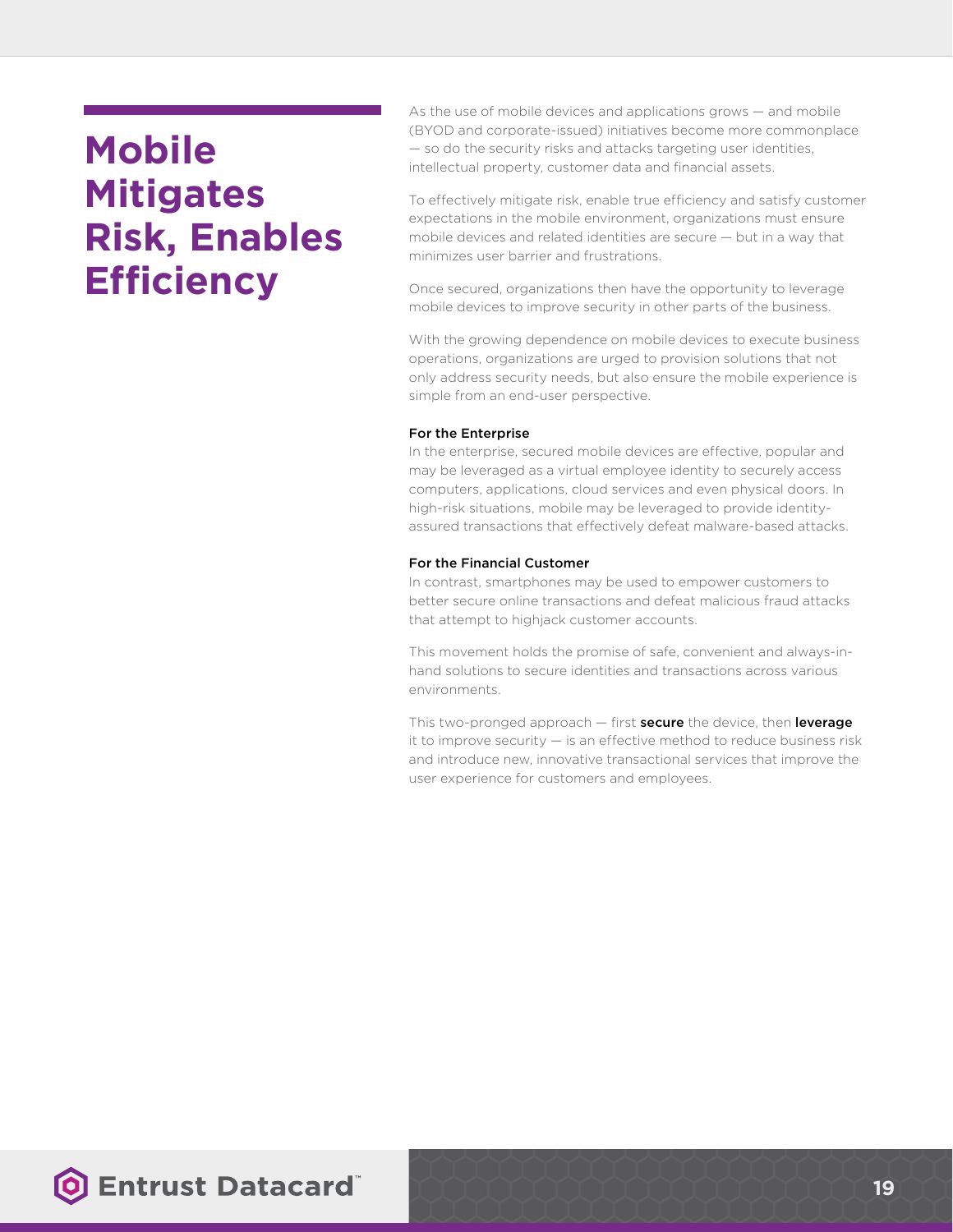# **Strength of Cryptography**

The link between cryptographic security and strong identity is essential to understanding security in a modern information system. Cryptography binds information to the identities of those who are accountable for its preservation.

This enables effective prevention, detection and deterrence of criminal acts by both internal and external actors, despite the presence of vulnerabilities in the extended network.

The underlying system is strong, requiring only changes in the cryptographic variables over time in response to evolving threat conditions.

As technological advancement and computing power advances, it is inevitable that cryptographic strength will need to stay mathematically out of reach.

This is why, for instance, the use of 1024-bit RSA keys is no longer prudent and is being deprecated in favor of 2048, and why the MD5 based hash algorithm was discontinued years ago.

The active involvement of an open community comprising academia, government and industry to maintain the understanding of evolving attack vectors and cryptanalytic techniques is essential to the maintenance of this piece of the critical infrastructure.

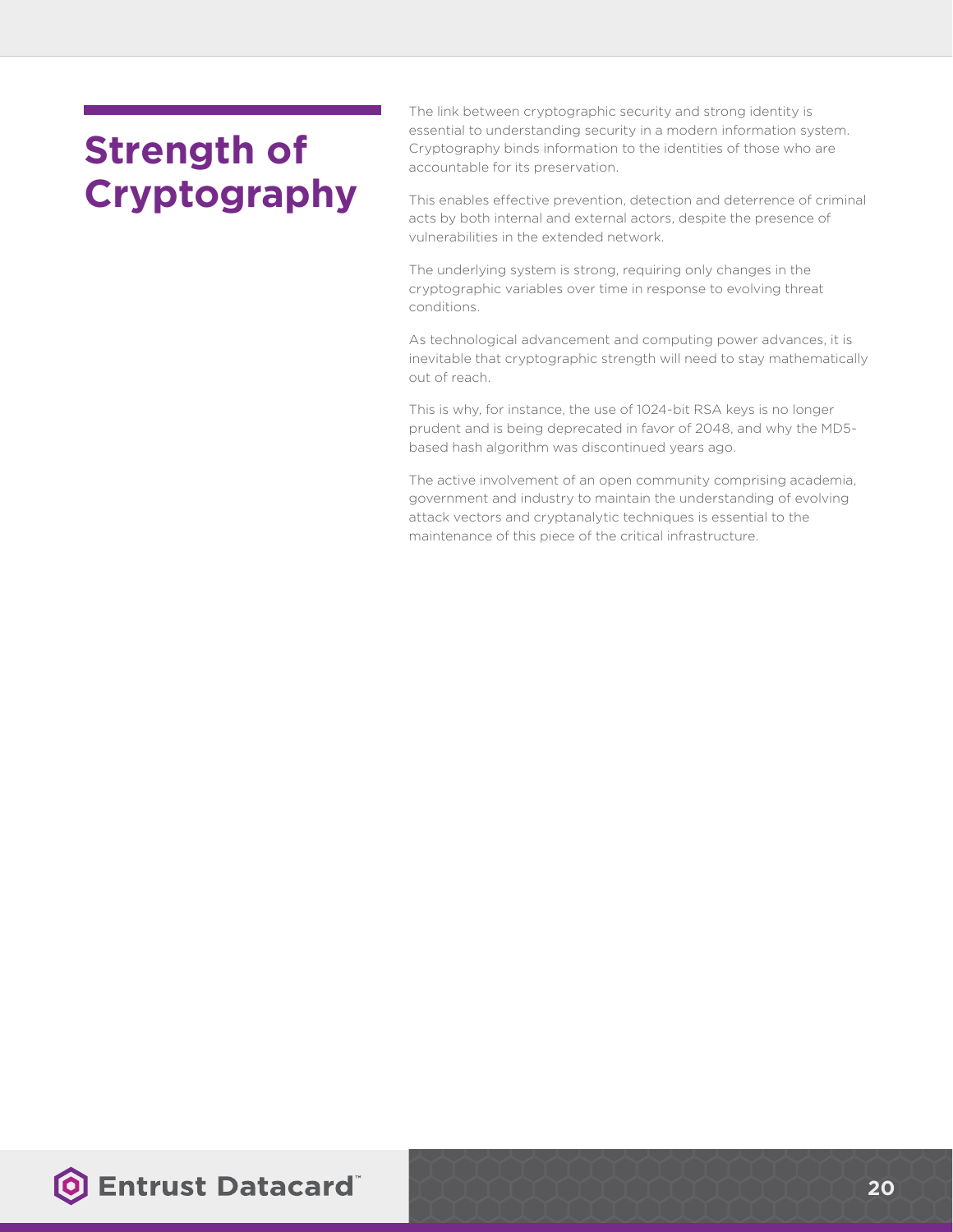# **Secure Mobile, Leverage Mobile**

Entrust offers a number of capabilities that not only help secure mobile identities and transactions, but also empower organizations to leverage mobile devices to improve overall security and streamline business processes.

Security controls are increased across all channels, enabling more convenience for employees and customers alike.



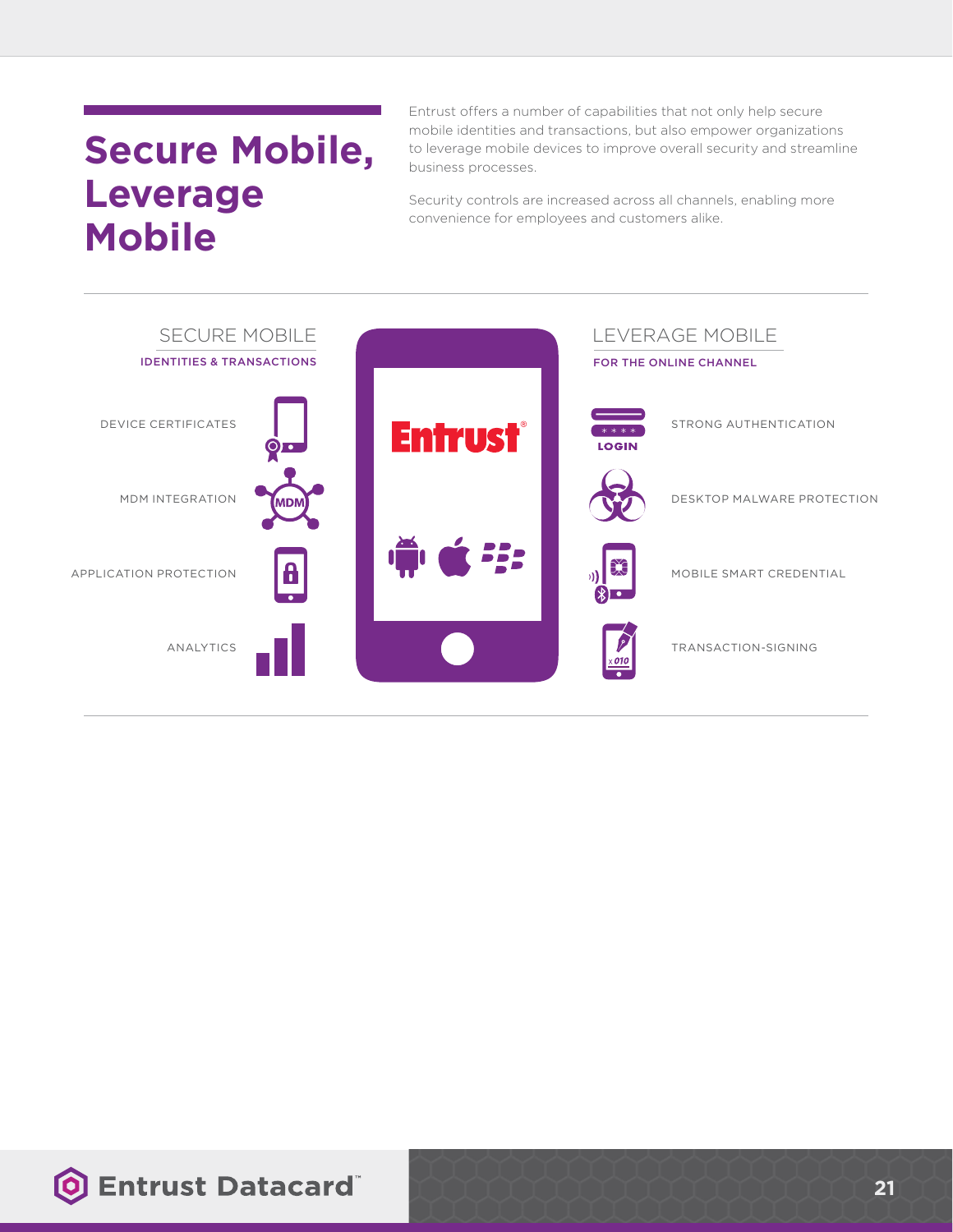#### Secure Mobile Identities & Transactions

With the growing dependence on mobile to execute business operations, organizations are provisioning solutions that not only address security needs, but also ensure the mobile experience is simple and unencumbered.

Entrust solutions authenticate mobile devices connecting to a network, encrypt and digitally sign mobile email communication, embed identity protection into mobile applications, and monitor transactions to detect fraudulent or unauthorized activity.

Entrust also offers a range of on-premise, hosted and pre-integrated mobile device management (MDM) capabilities to suit your needs.

#### Leverage Mobile for the Online Channel

Using mobile devices for strong authentication and identity-assured transactions is the secure, practical and cost-effective approach to enable organizations to unlock the power of mobile computing.

Entrust offers a number of solutions to defeat malware and secure access to logical, cloud and physical resources.



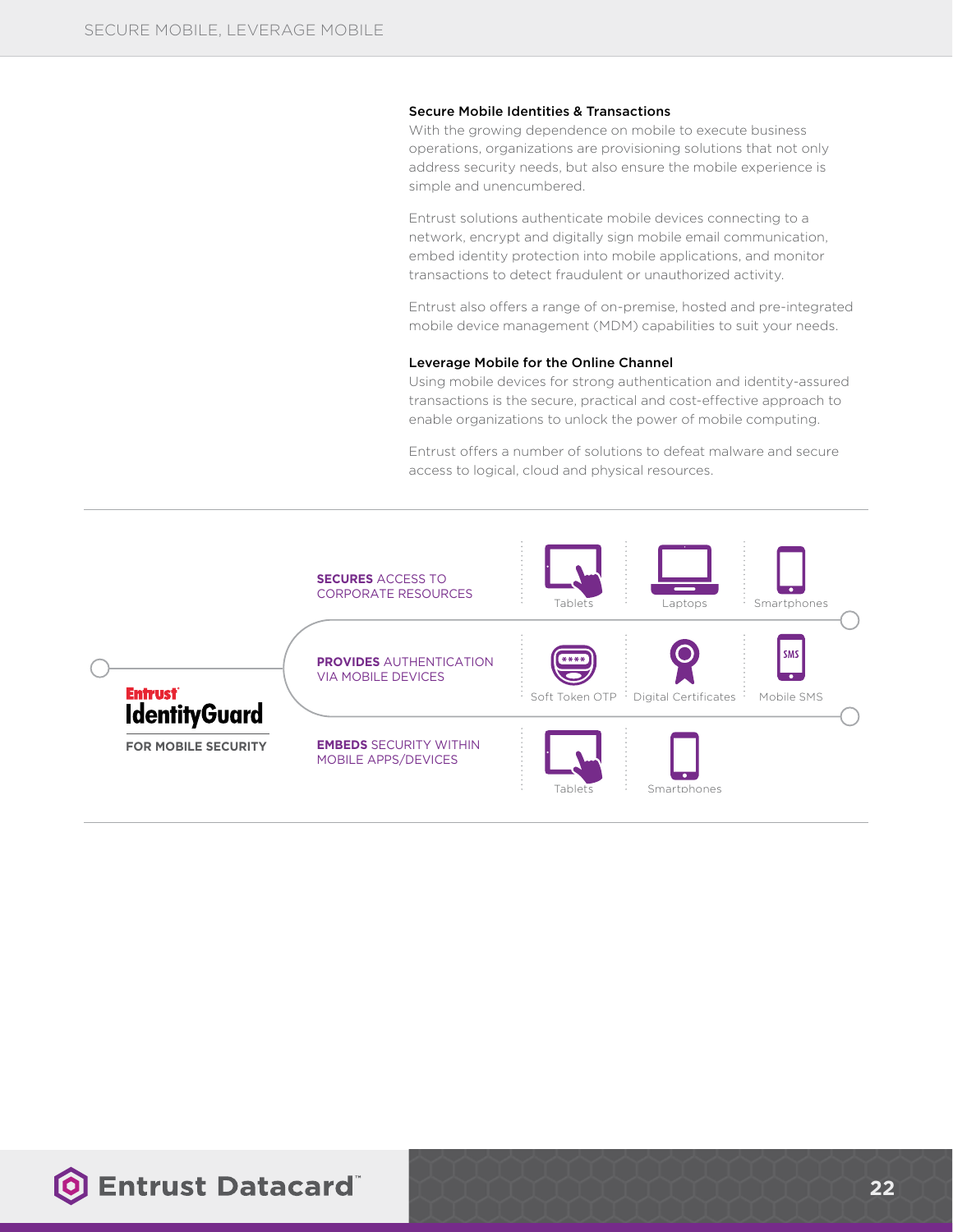### **Embrace the Mobile Security Movement**

The proliferation of mobile devices is front and center for virtually all organizations, in both employee and customer communities.

In fact, 526 million mobile devices and connections were added in 2013 alone. Globally, mobile data traffic grew 81 percent during that same time<sup>9</sup>

This momentum will not slow. Organizations must prepare to better leverage mobile devices as a secure channel for communications, information exchange and transactions.

Within the enterprise, mobile helps streamline business processes, increasing responsiveness and efficiency. In contrast, mobile also presents tremendous opportunities to engage customers and provide new and differentiated services.

Whether it's for banking, online services or Web-based transactions. this shift has forced financial institutions, e-commerce companies and any organization with an online presence to re-think how they service customers — particularly from the mobile channel.

# **Research Methodology**

The cited Technology Adoption Profile was commissioned by Entrust. To create this profile, Forrester leveraged its Forrsights Budgets and Priorities Tracker Survey, Q4 2012, Forrsights Hardware survey, Q3 2012, Forrsights Workforce survey, Q4 2012, Forrsights Workforce survey, Q2 2012, as well as its Forrsights Security survey, Q2 2012.

Forrester Consulting supplemented this data with custom survey questions asked of 50 senior technology decision-makers in North American companies with 2,000 to 10,000 employees. The auxiliary custom survey was conducted in January 2013.

9 "Cisco Visual Networking Index: Global Mobile Data Traffic Forecast Update, 2013-2018," Cisco, February 5, 2014.

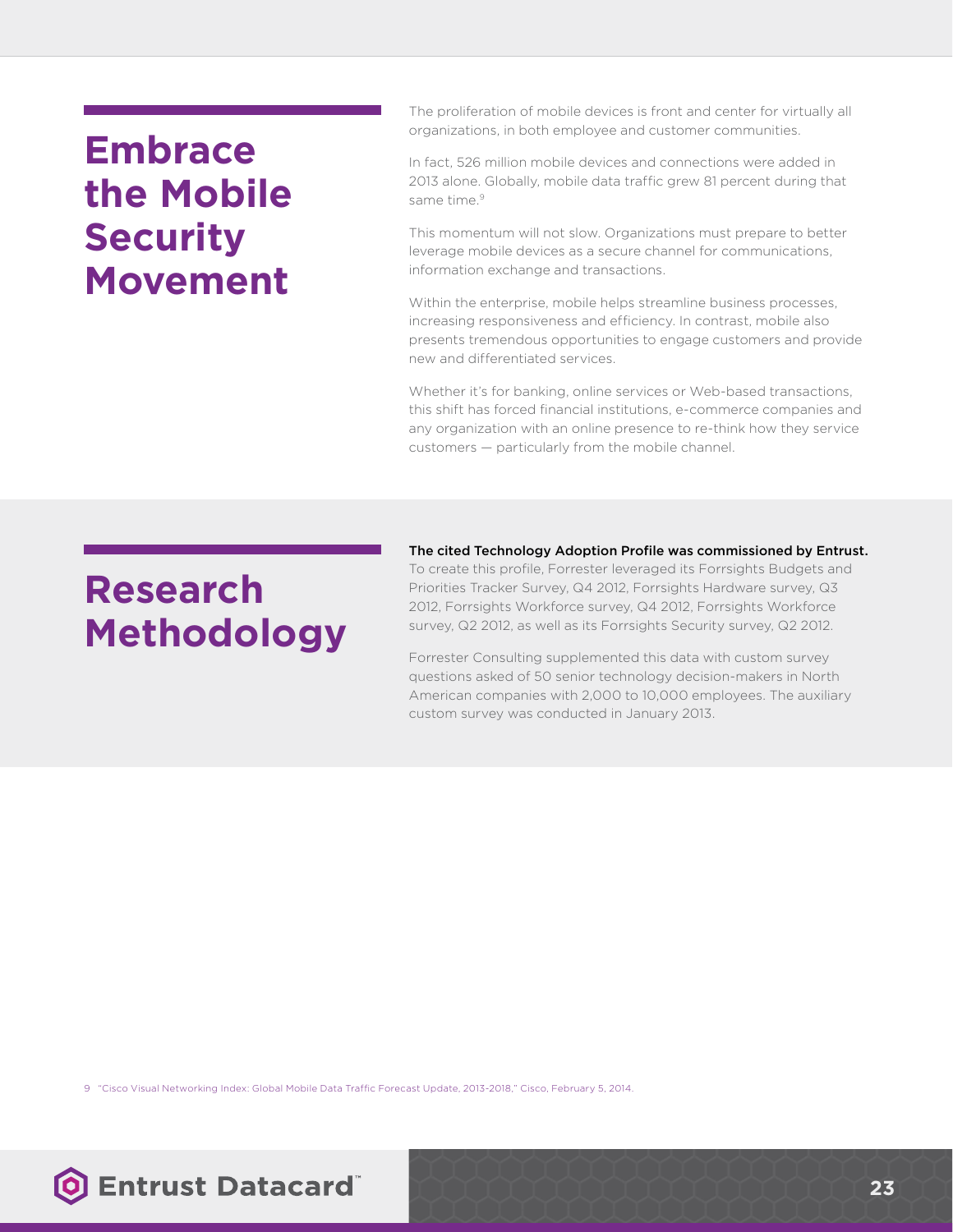### **Entrust & You**

More than ever, Entrust understands your organization's security pain points. Whether it's the protection of information, securing online customers, regulatory compliance or large-scale government projects,

Entrust provides identity-based security solutions that are not only proven in real-world environments, but cost-effective in today's uncertain economic climate.

Entrust offers software authentication platforms that strengthen security in a wide range of identity and transaction ecosystems. Government agencies, financial institutions and other enterprises rely on Entrust solutions to strengthen trust and reduce complexity for consumers, citizens and employees.

Now, as part of Datacard Group, Entrust offers an expanded portfolio of solutions across more than 150 countries.

Together, Datacard Group and Entrust issue more than 10 million secure identities every day, manage billions of secure transactions annually and issue a majority of the world's financial cards.

Entrust's award-winning software authentication platforms manage today's most secure identity credentials, addressing customer pain points for cloud and mobile security, physical and logical access, citizen eID initiatives, certificate management and SSL.